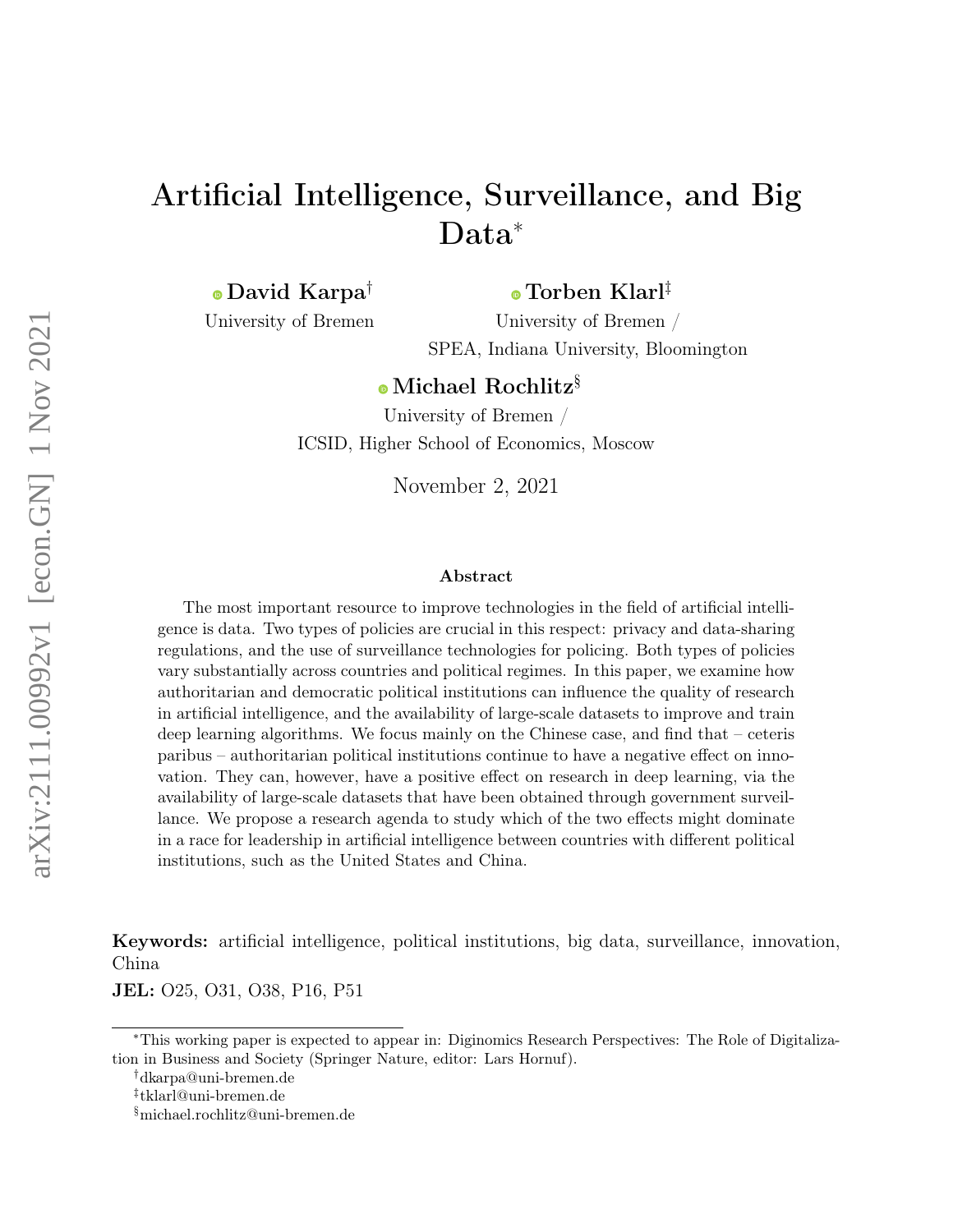## <span id="page-1-3"></span>1 Introduction

During the late 2000s and early 2010s, a number of publications on recursive learning in multi-layered neuronal networks led to a breakthrough in the field of artificial intelligence [\(Hinton and Salakhutdinov](#page-22-0) [2006;](#page-22-0) [Hinton et al.](#page-22-1) [2006;](#page-22-1) [Krizhevsky](#page-23-0) [2009;](#page-23-0) [Krizhevsky et al.](#page-23-1) [2012\)](#page-23-1). The studies laid the foundation for a new approach to machine learning: recursively self-improving algorithms are structured in layers to create programmable neural networks, which are then used to sort through large amounts of data in a process called "deep learning". Other than with traditional machine learning, deep learning algorithms do no longer require outside training. Instead, they are able to autonomously reach a goal set at the beginning, with the speed of learning depending on the amount of raw data available.

After a couple of years, machine-learning techniques based on deep learning have led to a number of major breakthroughs in various fields such as image, speech and facial recognition, medicine, particle physics, neuroscience and language translation [\(LeCun et al.](#page-23-2) [2015\)](#page-23-2). The larger public became aware of the new technology when a team from Deep Mind, an AI firm now acquired by Google, managed to beat Lee Sedol, one of the highest ranking professional Go players, in a five-game match in March 2016 [\(Silver et al.](#page-26-0) [2016\)](#page-26-0). While for the game of chess IMB's Deep Blue had already managed to beat world champion Garry Kasparov in [1](#page-1-0)997, Go is an order of magnitudes more difficult to solve than chess.<sup>1</sup> Winning the game against one of the world's leading players thus demonstrated the potential of the new technology [\(Silver et al.](#page-26-1) [2017;](#page-26-1) [Bory](#page-19-0) [2019\)](#page-19-0).

Deep Mind's win against Lee Sedol had also another important implication. Go was invented in China, is mostly played in China, Japan and Korea, and is still considered by many people in East Asia as a quintessential Asian game [\(Moskowitz](#page-24-0) [2013\)](#page-24-0). That a Western company managed to win the game with the help of a computer program against a leading Asian player led to a spike in interest in artificial intelligence research in China, triggering a large-scale government program to promote and support the already fast-developing sector.<sup>[2](#page-1-1)</sup> 5 years later, China has become – together with the United States – one of the two leading nations in the field of AI research, with both countries engaged in a tight race for leadership.

Figure [1](#page-2-0) shows that while China has already overtaken the United States in terms of the overall quantity of AI-related research publications, it still lags behind with respect to the number of high quality publications in applied AI research, where China today is at about the same level as Germany or the UK.<sup>[3](#page-1-2)</sup> A similar picture – higher quantity but

<span id="page-1-0"></span><sup>1</sup>While Deep Blue beat Garry Kasparov in 1997 by using brute force computing, this approach does not work for Go, a game with 250 possible moves each turn, and a typical game depth of 150 moves, resulting in about  $250^{150}$ , or  $10^{360}$  possible moves – more than the number of atoms in the observable universe.

<span id="page-1-1"></span> ${}^{2}$ [Lee](#page-23-3) [\(2018,](#page-23-3) page 3) compares the effect of Deep Mind's win against Lee Sedol to America's Sputnik moment: "Overnight, China plunged into an artificial intelligence fever. The buzz didn't quite rival America's reaction to Sputnik, but it lit a fire under the Chinese technology community that has been burning ever since".

<span id="page-1-2"></span><sup>3</sup>As a proxy for research quality in artificial intelligence, we use the Nature Index for the year 2020. The index counts publications in applied artificial intelligence published in Nature and its sub-journals, such as Science, the Proceedings of the National Academy of Sciences (PNAS), and others. The list can be accessed under <https://www.natureindex.com/faq>, and the source of our data can be found here: [https:](https://www.natureindex.com/supplements/nature-index-2020-ai/tables/countries) [//www.natureindex.com/supplements/nature-index-2020-ai/tables/countries](https://www.natureindex.com/supplements/nature-index-2020-ai/tables/countries). As a proxy for the overall quantity of publications in artificial intelligence, we use the Nature Index Dimensions database, which counts all publications in AI from a specific country between 2015 and 2019: [https://www.natureindex.](https://www.natureindex.com/supplements/nature-index-2020-ai/tables/dimensions-countries) [com/supplements/nature-index-2020-ai/tables/dimensions-countries](https://www.natureindex.com/supplements/nature-index-2020-ai/tables/dimensions-countries).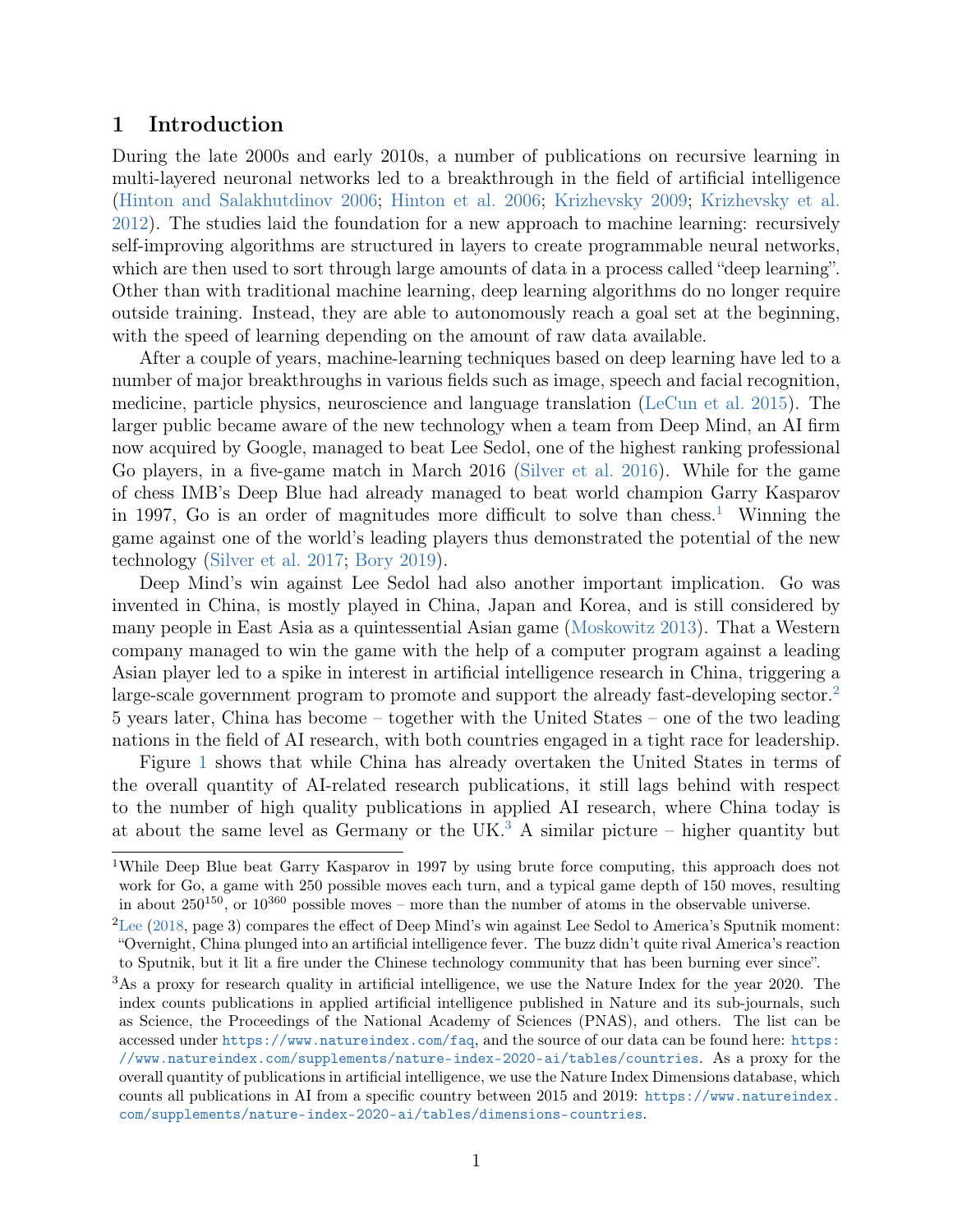still lower quality, on average – also exists with respect to patents, for example in the case of the internet of things [\(Kshetri](#page-23-4) [2017\)](#page-23-4), and when comparing research institutions. Here American and European universities are still ahead when looking at high-quality output, whereas Chinese institutions have recently overtaken all other countries in the world with respect to the overall number of AI-related publications per university [\(Savage](#page-26-2) [\(2020\)](#page-26-2), see also tables [1](#page-15-0) and [2](#page-15-1) in section [4\)](#page-14-0).

Figure 1: Publications in selected journals (x-axis); publications total (y-axis)

<span id="page-2-0"></span>

In this paper, we try to understand if China has the potential to overtake the United States also in terms of research quality. To answer this question, we focus on one fundamental difference between both countries – the difference between authoritarian and democratic institutions. While the United States are a competitive democracy, China is an authoritarian single-party state. Our objective is to study how this difference in political institutions can affect the quality of research and innovation in the field of artificial intelligence. Apart from permitting us to better understand the AI race between the United States and China, this will also allow us to gain a better understanding of the role political institutions play with respect to research and innovation.

Conventionally, authoritarian political institutions are seen as having a mostly negative effect on innovation (see for example [Huang and Xu](#page-22-2) [1999;](#page-22-2) [Stokes](#page-27-0) [2000;](#page-27-0) [Josephson](#page-22-3) [2005;](#page-22-3) [Tebaldi and Elmslie](#page-27-1) [2008;](#page-27-1) [Knutsen](#page-23-5) [2015;](#page-23-5) [Silve and Plekhanov](#page-26-3) [2018;](#page-26-3) [Tang and Tang](#page-27-2) [2018;](#page-27-2) [Rosenberg and Tarasenko](#page-26-4) [2020\)](#page-26-4). In authoritarian political systems, the story goes, censorship, surveillance and repression, while necessary for the survival of the regime, limit the free flow of information, and make it – on average – more difficult for scientists to freely engage in research, thus limiting their creativity and inventiveness.[4](#page-2-1)

<span id="page-2-1"></span><sup>4</sup>A certain amount of censorship, surveillance and government control can of course also be found in demo-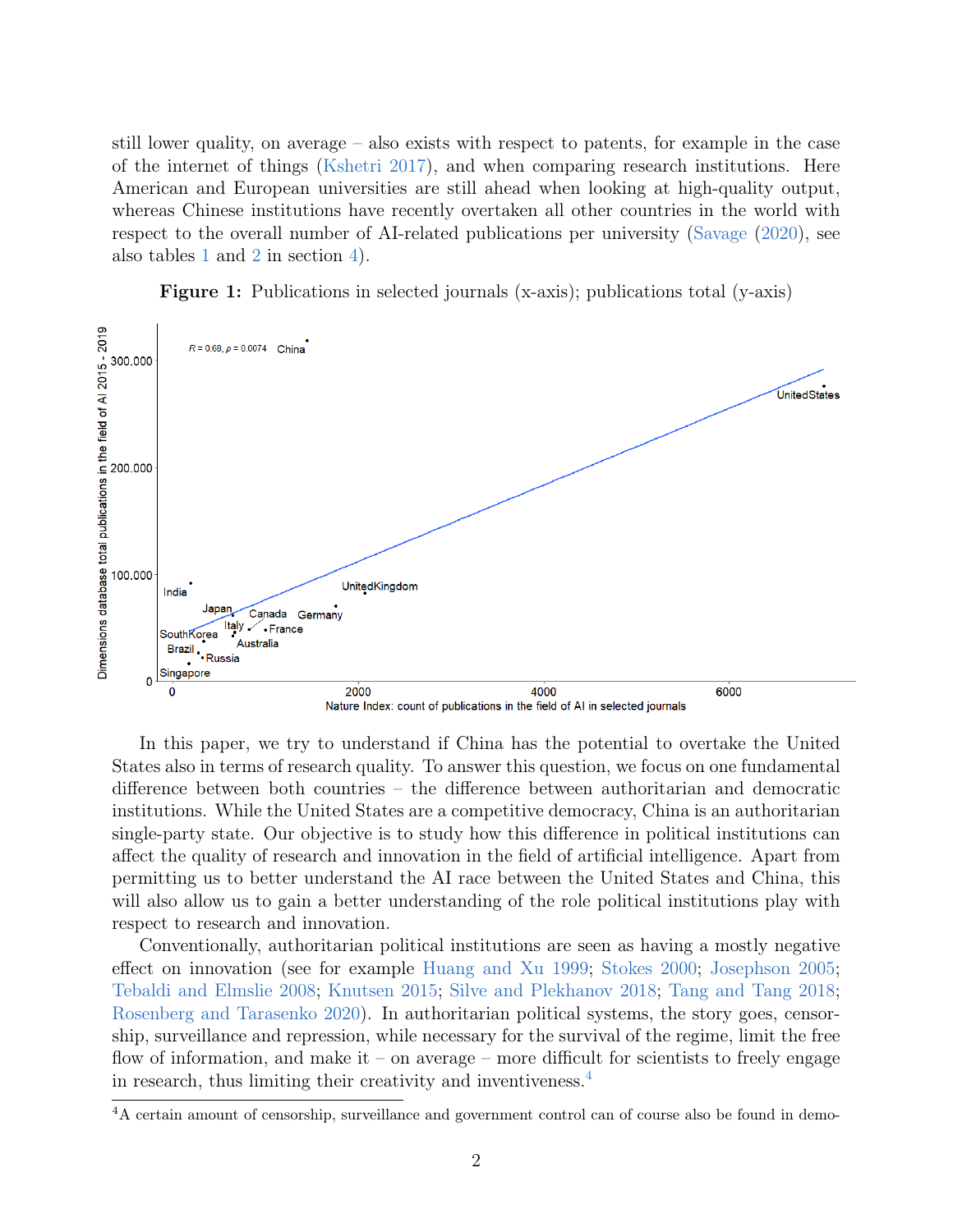The central argument of our paper is that with respect to innovation in the field of artificial intelligence, this conventional wisdom might no longer hold, with the negative effects of authoritarian institutions potentially being offset by the opportunities offered through big data. As pointed out above, the most important input for deep learning algorithms to selfimprove are large amounts of data [\(Hey](#page-22-4) [2009;](#page-22-4) [Halevy et al.](#page-21-0) [2009;](#page-21-0) [Domingos](#page-20-0) [2015;](#page-20-0) [Sun et al.](#page-27-3) [2017;](#page-27-3) [Beraja et al.](#page-19-1) [2021\)](#page-19-1). With respect to the availability of large data sets, modern authoritarian states with sophisticated surveillance systems might have a significant advantage over democratic systems, where – on average – policies on government surveillance and data sharing are stricter than in autocracies [\(Kshetri](#page-23-6) [2014;](#page-23-6) [Chen and Cheung](#page-20-1) [2017;](#page-20-1) [Strittmatter](#page-27-4) [2020;](#page-27-4) [Zeng](#page-28-0) [2020\)](#page-28-0). Less strict data sharing laws can permit authoritarian governments to allocate data gathered through surveillance as an input-subsidy to domestic IT firms, an industrial policy the Chinese government is already increasingly pursuing [\(Lee](#page-23-3) [2018;](#page-23-3) [Beraja](#page-19-1) [et al.](#page-19-1) [2021\)](#page-19-1). A side-effect is that in this way, authoritarian states can use the data they have gathered through surveillance to further improve their AI-based surveillance capabilities, thus initiating a positive feedback loop. As a result of this process, China has already become a leader in the field of surveillance technologies, and has started to export them to other authoritarian countries [\(Feldstein](#page-21-1) [2019\)](#page-21-1).<sup>[5](#page-3-0)</sup>

Our hypothesis is that whether China will manage to catch up to, and potentially overtake the United States to become world leader with respect to cutting-edge innovation in AI will be determined by the trade-off between the negative effects of censorship, surveillance and control on innovation and creativity, and the positive effects of having access to better and more data than countries that do not rely to the same extent on digital surveillance. As we argue in section [3,](#page-6-0) for the time being – and for the foreseeable future – China will remain at a disadvantage when it comes to conventional innovation, as its authoritarian institutions are hindering the free flow of information, as well as intrinsic motivation, creativity, and the possibility for scientists to freely determine their research agenda. On the other hand, China has already today an advantage with respect to using big data as an input in AI research, as we document in section [4.](#page-14-0) We argue that who will win the race in artificial intelligence will ultimately depend on what type of research will be more important in the field during the next couple of years. If new and innovative ideas lead to another breakthrough after the deep learning revolution, the US might keep the lead in the foreseeable future. If however large datasets to train and improve existing algorithms turn out to be most important during the next decade, China might well become the overall leader in the field.

This paper is structured as follows. Section [2](#page-4-0) introduces a simple theoretical framework, which will be used in the subsequent sections to guide our argument. The framework consists of three  $actors$  – the authoritarian regime, the public, and high-tech firms, a number of strategies used by the authoritarian regime to ensure its political survival (repression, censorship, surveillance and public spending), and a number of outcomes we are interested in, most importantly the amount of data available to research institutions, and the quality of research and innovation in AI. Section [3](#page-6-0) discusses the negative effects of censorship

<span id="page-3-0"></span>cratic political systems. We therefore assume a continuum of repressiveness, from complete freedom to complete state control, with the negative effects on creativity increasing with growing government control.  $5$ See also "The Panopticon is Already Here", The Atlantic, September 2020, [https://www.theatlantic.](https://www.theatlantic.com/magazine/archive/2020/09/china-ai-surveillance/614197/) [com/magazine/archive/2020/09/china-ai-surveillance/614197/](https://www.theatlantic.com/magazine/archive/2020/09/china-ai-surveillance/614197/).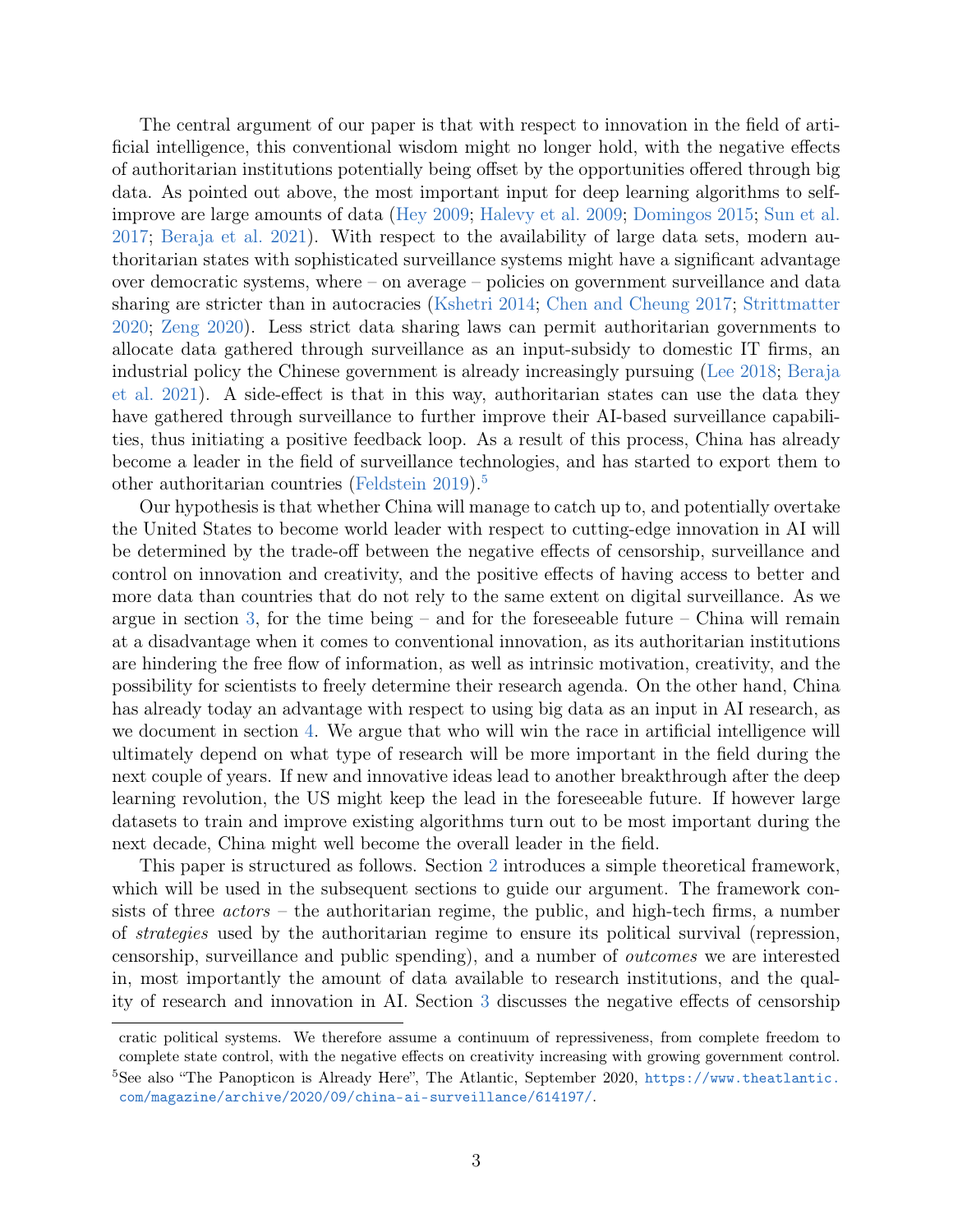and surveillance on research and creativity, thus reiterating and illustrating the conventional argument that on average, authoritarian political institutions have a negative effect on innovation. Section [4](#page-14-0) then introduces our argument, by showing how large amounts of data gained through government surveillance can, potentially, have a positive effect on innovation in AI. Finally, section [5](#page-18-0) summarizes our argument and concludes.

### <span id="page-4-0"></span>2 Theoretical framework

An extensive literature has examined the strategies used by authoritarian governments to remain in power, with [Egorov and Sonin](#page-20-2) [\(2020\)](#page-20-2) providing a recent overview. According to [Svolik](#page-27-5) [\(2009\)](#page-27-5), authoritarian regimes during the last 70 years have faced two principal challenges – revolution from below, and palace coups from within. Traditionally, most authoritarian regimes have reacted with either repression or cooptation to these challenges. While repression to get rid of regime opponents has taken the form of arrests, purges, deportation or worse [\(Moore](#page-24-1) [1998;](#page-24-1) [Gregory et al.](#page-21-2) [2011;](#page-21-2) [Blaydes](#page-19-2) [2018;](#page-19-2) [Montagnes and Wolton](#page-24-2) [2019;](#page-24-2) [Buckley et al.](#page-20-3) [2021\)](#page-20-3), public spending has been used to either convince the general public that it is better off under the status quo than under an alternative regime [\(Acemoglu](#page-19-3) [and Robinson](#page-19-3) [2006\)](#page-19-3), or to co-opt a more narrowly defined elite, in order to prevent a coup [\(Bueno de Mesquita et al.](#page-20-4) [2003;](#page-20-4) [Gallagher and Hanson](#page-21-3) [2015\)](#page-21-3).

More recently, the growing importance of the internet and more sophisticated censorship, surveillance and propaganda techniques have led to the emergence of a new type of dictatorship. In these so-called "informational autocracies", the manipulation and targeted use of information has become the preferred strategy of the government, while repression is no longer as important as before [\(Guriev and Treisman](#page-21-4) [2019,](#page-21-4) [2020\)](#page-21-5). Examples of modern informational autocracies include such diverse countries as Russia under Vladimir Putin, Hungary under Victor Orban, Turkey under Recep Tayyip Erdoğan, as well as contemporary China.<sup>[6](#page-4-1)</sup> In this new type of informational autocracy, increasingly sophisticated surveillance technologies are used to keep the population in check, but can also permit the state to conduct a new kind of industrial policy, by using data collected through surveillance as an input for research and innovation [\(Beraja et al.](#page-19-1) [2021;](#page-19-1) [Karpa et al.](#page-22-5) [2021\)](#page-22-5).

Figure [2](#page-5-0) illustrates our theoretical framework, by presenting the different strategies used by authoritarian regimes in simplified form. Red arrows represent a negative relationship, whereas green arrows illustrate a positive effect. As can be seen, repression and censorship make it more difficult for the public to organize through collective action.<sup>[7](#page-4-2)</sup> Surveillance plays a similar role, by rendering censorship [\(Roberts](#page-25-0) [2020\)](#page-25-0) as well as repression and coop-tation [\(Xu](#page-28-1) [2021\)](#page-28-1) more precise and cost-effective.<sup>[8](#page-4-3)</sup> As a result, all four strategies reduce the

<span id="page-4-1"></span> $6$ As China does not have elections and is still using repression, it is sometimes not seen as a classic "informational autocracy" in the sense of [Guriev and Treisman](#page-21-4) [\(2019,](#page-21-4) [2020\)](#page-21-5). However, China has – more than any other country – perfected the strategic censorship of the internet [\(King et al.](#page-22-6) [2013,](#page-22-6) [2014;](#page-23-7) [Roberts](#page-25-1) [2018\)](#page-25-1), as well as modern authoritarian surveillance technologies [\(Kostka](#page-23-8) [2019;](#page-23-8) [Kostka and Antoine](#page-23-9) [2020;](#page-23-9) [Strittmatter](#page-27-4) [2020\)](#page-27-4). Following [Ringen](#page-25-2) [\(2016\)](#page-25-2) and [Minzner](#page-24-3) [\(2018\)](#page-24-3), we maintain that it can therefore be argued that China has taken the idea of an "informational autocracy" to the next level, by combining sophisticated surveillance and censorship techniques with targeted repression.

<span id="page-4-2"></span><sup>7</sup>Whereas repression has a directly negative effect on the ability of the public to meet and protest, censorship limits the ability of the public to communicate, to access independent information, and to subsequently coordinate collective action.

<span id="page-4-3"></span><sup>&</sup>lt;sup>8</sup>The red arrow from surveillance to public spending is motivated by [Pan](#page-24-4)  $(2020)$  and [Xu](#page-28-1)  $(2021)$ , who show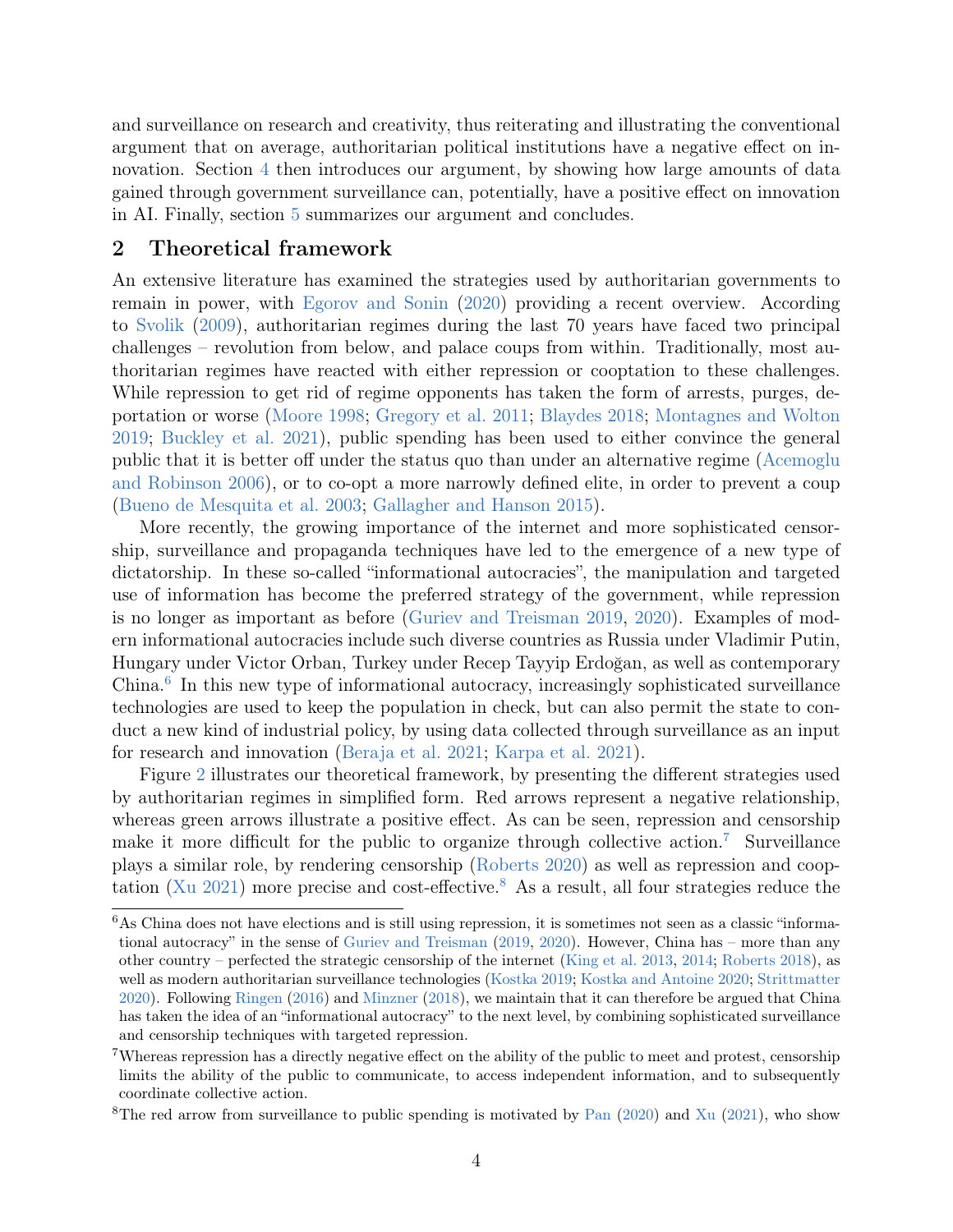propensity of the public to revolt, and strengthen the political control of the authoritarian state.

<span id="page-5-0"></span>

Figure 2: Theoretical Framework

Repression, censoring and surveillance, however, can also have direct negative effects on the ability of an economy to innovate. While the negative effects of repression on innovation are well documented, $9$  we focus in particular on strategies used by informational autocracies, i.e. on how censorship and surveillance might hinder research and innovation. Section [3](#page-6-0) will discuss these negative effects in detail.

In section [4,](#page-14-0) we then turn to the effect of big data, and the potential positive interaction between authoritarian surveillance and innovation in AI. The green arrow from surveillance to big data, and from there to innovation in artificial intelligence illustrates how data gathered by the authoritarian state can be used as an input to accelerate research in the field. The green arrows from innovation to censoring and surveillance, in turn, symbolize the positive feedback effect of innovation in AI helping to improve censoring and surveillance technologies, which then can be used to generate even more and better data. After outlining both the negative and positive effects of authoritarian control on innovation in sections [3](#page-6-0) and [4,](#page-14-0) we

that with better surveillance, lower amounts of public spending have to be used to achieve the same reduction in the propensity to revolt.

<span id="page-5-1"></span><sup>&</sup>lt;sup>9</sup>See for example [Waldinger](#page-27-6) [\(2010,](#page-27-6) [2012\)](#page-27-7) and [Medawar and Pyke](#page-24-5) [\(2012\)](#page-24-5) on how the expulsion of scientists from Nazi Germany in the 1930s affected the quality of research in Germany.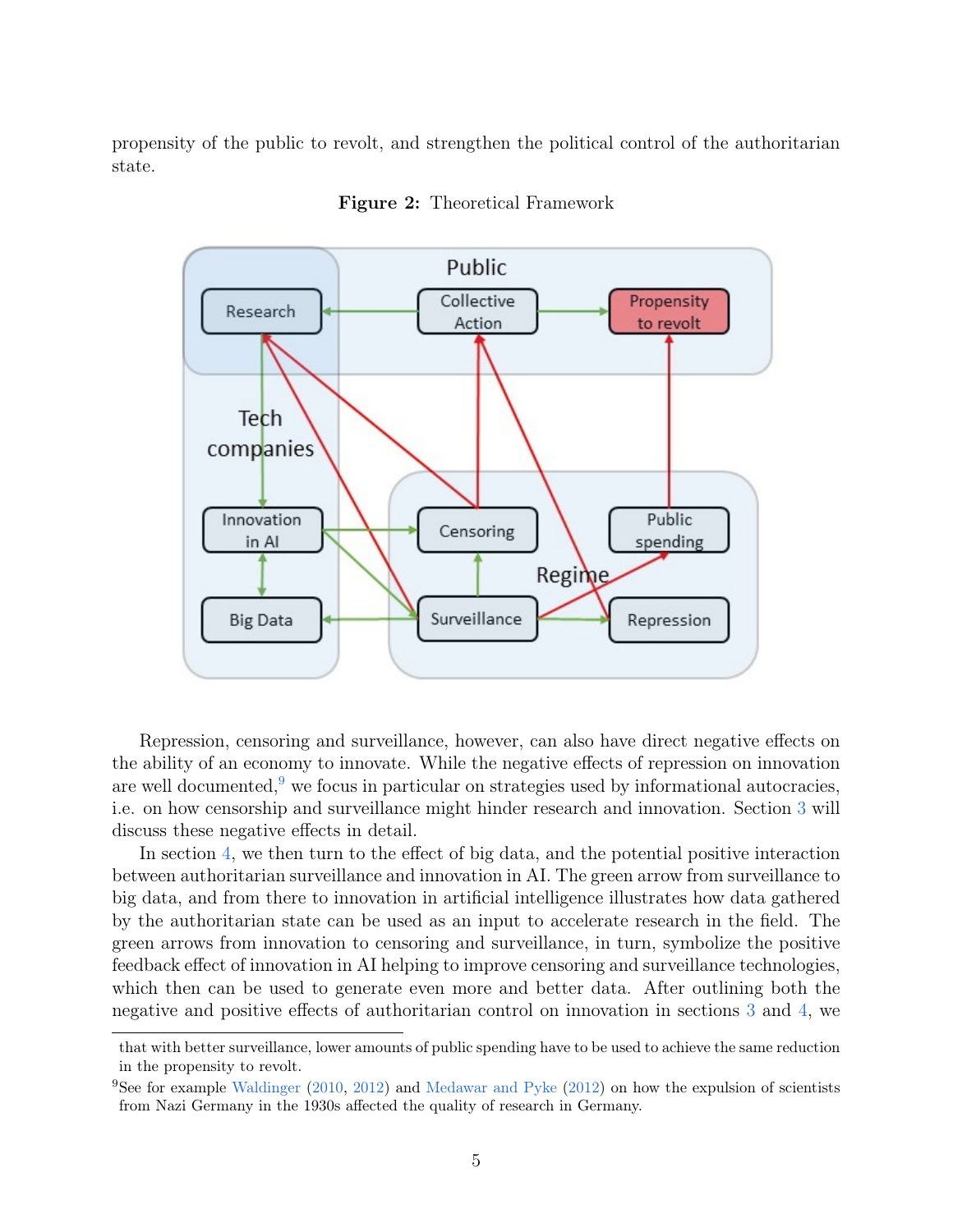discuss in section [5](#page-18-0) under what circumstances the negative or positive effects might be more prominent.

## <span id="page-6-0"></span>3 Authoritarian Control and Innovation: Negative Effects

#### <span id="page-6-3"></span>3.1 Censorship

Censorship has been used as a control strategy by authoritarian regimes since ancient times. In this section, we first outline why and how censorship is used in modern autocracies, before discussing how it affects innovation.

As outlined in figure [2,](#page-5-0) censorship can reduce the ability of the public to self-organize and revolt, both by making coordination more difficult, and by reducing the amount of information critical of the government. Authoritarian governments, however, face a trade-off with respect to how much censorship to use. In particular in large authoritarian states, some amount of uncensored information from institutions independent of the government might be necessary. Otherwise, the central government might become completely dependent on information provided by regional bureaucrats [\(Pan and Chen](#page-24-6) [2018\)](#page-24-6) or the security services [\(Soldatov and Rochlitz](#page-26-5) [2018\)](#page-26-5), who can use this dependence to advance their own agendas.[10](#page-6-1) As we will outline in more detail below, censorship also always imposes an economic cost, by rendering information more expensive.

Authoritarian governments have reacted with different strategies to this dilemma, which are classified by [Roberts](#page-25-1) [\(2018\)](#page-25-1) according to the mechanism through which they affect the user, namely fear, friction, and flooding. Fear-based censorship operates similar to classic repression, with users being deterred from accessing or distributing certain types of information by threats of costly punishment. Many authoritarian regimes have adopted laws and regulations that set clear boundaries regarding information usage, with journalists and content creators having to fear the possibility of arrest or loosing their jobs. [Pan and Siegel](#page-25-3) [\(2020\)](#page-25-3) show that fear-based strategies can work, by illustrating how repression of well-known online activists in Saudi Arabia in the form of imprisonment or torture makes them less likely to continue their criticism of the government, after their release from custody.

If fear-based censorship is too obvious, however, it can produce adverse effects. When the arrests of online activists became public knowledge in Saudi Arabia, Google search requests for their names increased significantly (an effect often referred to as the *Streisand effect*<sup>[11](#page-6-2)</sup>), while anti-government sentiment and mobilization among the followers of the arrested activists also increased [\(Pan and Siegel](#page-25-3) [2020\)](#page-25-3). In addition to the Streisand effect, [Hobbs and](#page-22-7) [Roberts](#page-22-7) [\(2018\)](#page-22-7) also identify a gateway effect of censorship. When Instagram was blocked in China during the Hong Kong protests in 2014, users started to employ virtual private networks (VPNs), and through this then became familiar with additional politically sensitive content on other platforms that were blocked in China [\(Hobbs and Roberts](#page-22-7) [2018\)](#page-22-7).

In order to avoid this kind of backlash, a more sophisticated form of censorship is to introduce some element of friction, which is often less easy to notice than outright repres-

<span id="page-6-1"></span><sup>10</sup>A detailed discussion of this trade-off for the case of Russia and China can be found in [Libman and Rochlitz](#page-24-7) [\(2019\)](#page-24-7), chapter 4.

<span id="page-6-2"></span><sup>&</sup>lt;sup>11</sup>The Streisand effect occurs when the censoring of information increases its value or makes it more attractive [\(Hobbs and Roberts](#page-22-7) [2018\)](#page-22-7). The name of the effect goes back to Barbra Streisand, who when trying to remove pictures of her home from the internet attracted even more attention to them.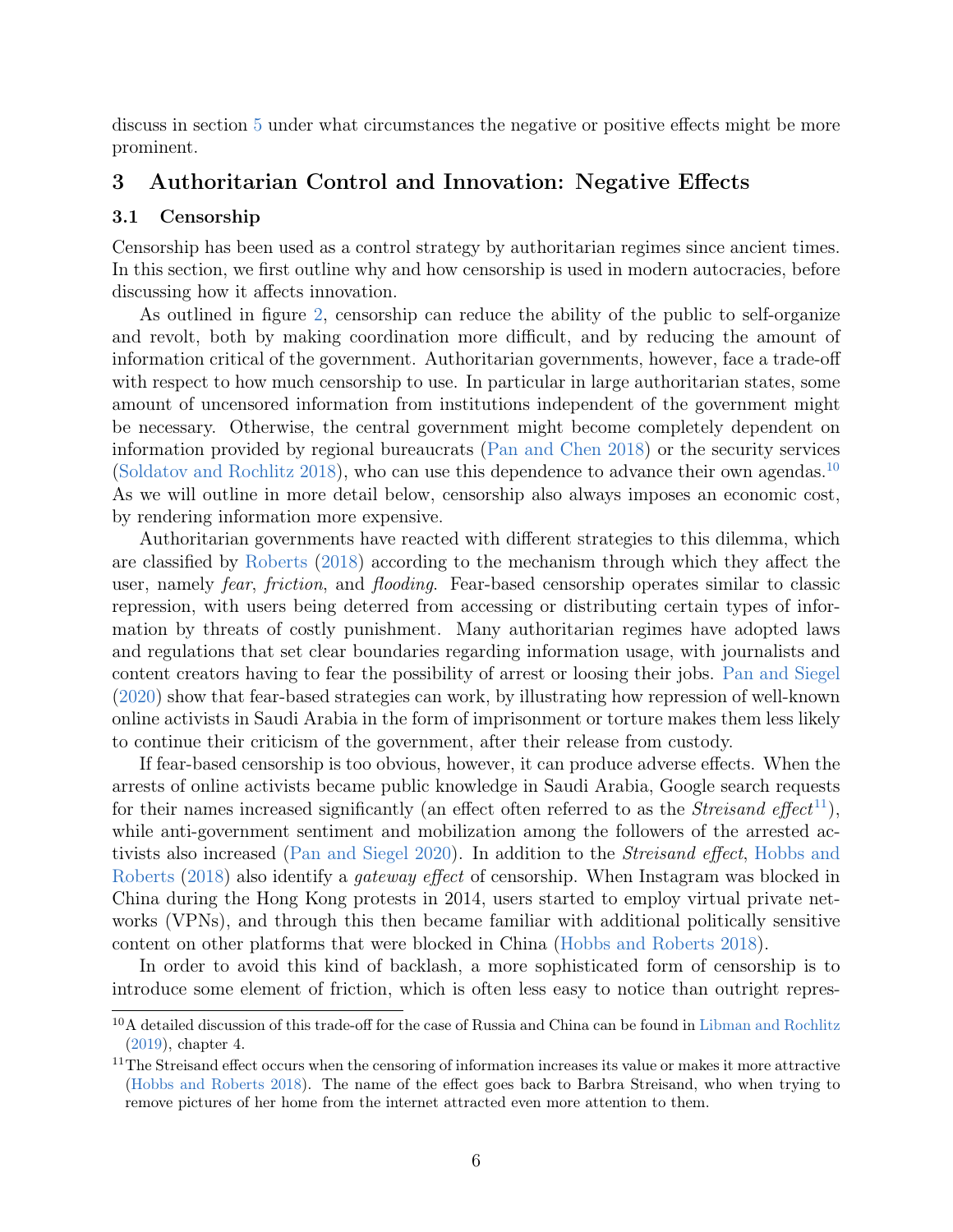sion. Instead of restricting information explicitly, selected content is made time or resource intensive to access, rendering it more costly than other information [\(Roberts](#page-25-1) [2018\)](#page-25-1). Examples of friction include the use of firewalls that block specific websites [\(Qiang](#page-25-4) [2019\)](#page-25-4), or the manipulation of results from search engines [\(Ruan et al.](#page-26-6) [2017\)](#page-26-6). Here as well, China has been a pioneer, and is more advanced today than most other authoritarian countries. As shown by [King et al.](#page-22-6) [\(2013,](#page-22-6) [2014\)](#page-23-7), the Chinese state is not censoring all forms of government criticism from the Chinese internet. Instead, targeted censorship is used to get rid of posts that have the potential to result in collective action against the government. In this way, the Chinese state solves the authoritarian censorship dilemma described above, by permitting the internet to continue its role as a monitoring and information tool for the central government, while preventing it from playing the role of a "liberation technology", i.e. a tool that could be used by citizens to coordinate and organize public protests.

As illustrated by the green arrow from innovation to censorship in figure [2,](#page-5-0) these kind of censorship technologies are fast evolving. While the censorship described by [King et al.](#page-22-6) [\(2013,](#page-22-6) [2014\)](#page-23-7) was still mostly a manual effort by thousands of Communist party and police workers, deep learning algorithms have since started to assist and sometimes already replace manual censorship, making censorship cheaper, more sophisticated, and less easy to recognize and evade [\(Dixon et al.](#page-20-5) [2016;](#page-20-5) [Roberts](#page-25-1) [2018;](#page-25-1) [Griffiths](#page-21-6) [2019;](#page-21-6) [Tiffert](#page-27-8) [2019;](#page-27-8) [Strittmatter](#page-27-4) [2020;](#page-27-4) [Tai and Fu](#page-27-9) [2020;](#page-27-9) [Gao et al.](#page-21-7) [2021\)](#page-21-7).

Finally, flooding is a technique that in its results closely resembles the effect of introducing friction, i.e. access to certain types of information becomes more costly. It differs however in the way that it is implemented, with the cost of accessing independent information being increased by the widespread distribution of alternative information congruent with the agenda of the state. Flooding is particularly prevalent on social media, where government-affiliated actors systematically create information and distribute it. [King et al.](#page-23-10) [\(2017\)](#page-23-10) document how in the mid-2010s, the Chinese government was responsible for the fabrication of approximately 448 million social media posts per year. These posts were not used to argue with skeptics of the Communist party or the government, nor were they used to influence discussions of controversial issues, but rather to distract the public, change the subject, and altogether divert attention from discussions about politics or sensitive issues. In Russia, the government has been following a similar strategy, with troll factories flooding social media with pro-government messages, making it more difficult for users to identify information critical of the government within the vast mass of available content [\(Karpan](#page-22-8) [2019;](#page-22-8) [Linvill and Warren](#page-24-8) [2020\)](#page-24-8). As a result, while in the late 2000s social media was still described as a "liberation technology" and considered by many as constituting a danger to authoritarian regimes [\(Diamond](#page-20-6) [2010\)](#page-20-6), modern informational autocracies have since reacted and seem now to be able to use social media as an additional tool to foster regime stability [\(Gunitsky](#page-21-8) [2015\)](#page-21-8).

Censorship and Innovation While fear, friction and flooding permit the authoritarian state to reduce the risk of collective action and public unrest, they also come at a cost. In this paper, we will focus in particular on how these censorship technologies influence the ability of an economy to generate new ideas and innovate.

A classical example that already existed in traditional autocracies is the use of repression to get rid of scientists critical of the regime, or  $-$  inversely  $-$  the promotion of academics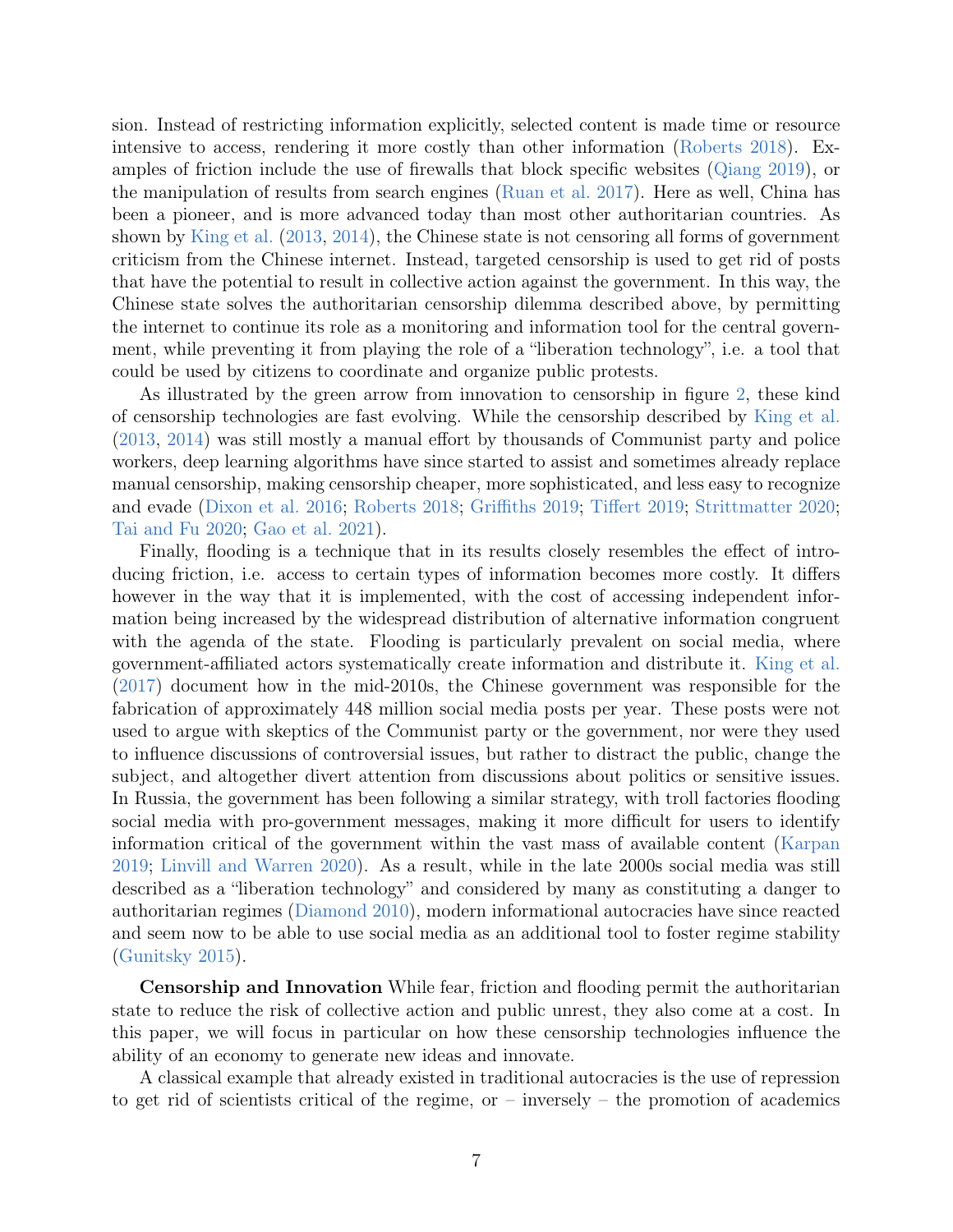who refuse to criticize the government. In an excellent study of the Chinese university system, [Perry](#page-25-5) [\(2020\)](#page-25-5) shows that this still has a significant effect on scientific productivity in contemporary China, as the allocation of resources to individual researchers and projects is often based on political instead of scientific criteria. Similar problems were faced by the Soviet Union [\(Graham](#page-21-9) [1987,](#page-21-9) [1993\)](#page-21-10), and most importantly Nazi Germany, which suffered from an enormous brain drain as a result of the repressions of the 1930s [\(Waldinger](#page-27-6) [2010,](#page-27-6) [2012\)](#page-27-7).

Less obvious and more sophisticated censorship techniques can also have a negative effect on innovation, however. One of the biggest problems faced by foreign companies in China is the way in which censorship and the great firewall are slowing down internet connections, especially to servers based abroad.<sup>[12](#page-8-0)</sup> Similar problems are faced by scientists and researchers. While the domestic internet in China is easily accessible and fast, scientists who want to have unlimited access to the global web to participate in international scientific debates face significant technical hurdles and costs, as connections to the global net are slow and often many times more expensive than connections to the domestic internet.<sup>[13](#page-8-1)</sup>

In addition to slow internet connections, problems with the accessibility of data also make research more difficult for scientists in China and other authoritarian countries. One problem is that data provided by the government migth be strategically manipulated, if these data are also used as input for the performance evaluation of government officials [\(Kalgin](#page-22-9) [2016;](#page-22-9) [Wallace](#page-27-10) [2016\)](#page-27-10). [Xiang](#page-28-2) [\(2019\)](#page-28-2) maintains that in particular with respect to research in the field of artificial intelligence, data quality for China-based researchers remains heterogeneous. While with respect to surveillance and control technologies Chinese researchers enjoy a definite advantage as compared to their peers in the West, as the security services have strong incentives to collaborate with IT firms with respect to the development of new surveillance infrastructure and the sharing of data [\(Xiang](#page-28-2) [2019,](#page-28-2) page 45), this is not necessarily the case in other fields. With respect to research in autonomous driving, speech recognition or robotics, for example, the quality and amount of available data are mixed at best, and often lower than in the US or Europe, as local and regional governments have no incentives to make data available, but on the contrary fear that providing data as an input for scientific research can get them into trouble [\(Xiang](#page-28-2) [2019,](#page-28-2) page 32).

A further issue is that especially in the social sciences, Western publishers are facing increasing pressure by the authorities in Beijing to render articles critical of the Chinese government invisible in their academic journals. The articles are then not only not available for download, but Chinese researchers will never learn that they actually exist, if they use only the domestic version of the Chinese internet to search for information [\(Wong and Kwong](#page-27-11) [2019\)](#page-27-11). Similar problems exist with respect to the access to archives, to which researchers in China are only admitted if the historical information fits current political narratives [\(Roberts](#page-25-1)

<span id="page-8-0"></span> $12$ In a series of interviews with foreign investors carried out in Shanghai in May 2016 by one of the authors of this study, nearly all investors complained that internet censorship and slow connections are rendering their activities significantly more difficult. See also "China Internet Restrictions Hurting Business, Western Companies Say", Wall Street Journal, 12.02.2015, <https://www.wsj.com/articles/BL-CJB-25952.>

<span id="page-8-1"></span><sup>13</sup>According to an article published in The Atlantic, in 2013 Peking University charged \$1.50 a month for unlimited domestic Internet use, but \$14.50 for unlimited access to the World Wide Web ("How Internet Censorship Is Curbing Innovation in China", The Atlantic, 22.04.2013, [https://www.theatlantic.com/](https://www.theatlantic.com/china/archive/2013/04/how-internet-censorship-is-curbing-innovation-in-china/275188/) [china/archive/2013/04/how-internet-censorship-is-curbing-innovation-in-china/275188/](https://www.theatlantic.com/china/archive/2013/04/how-internet-censorship-is-curbing-innovation-in-china/275188/)).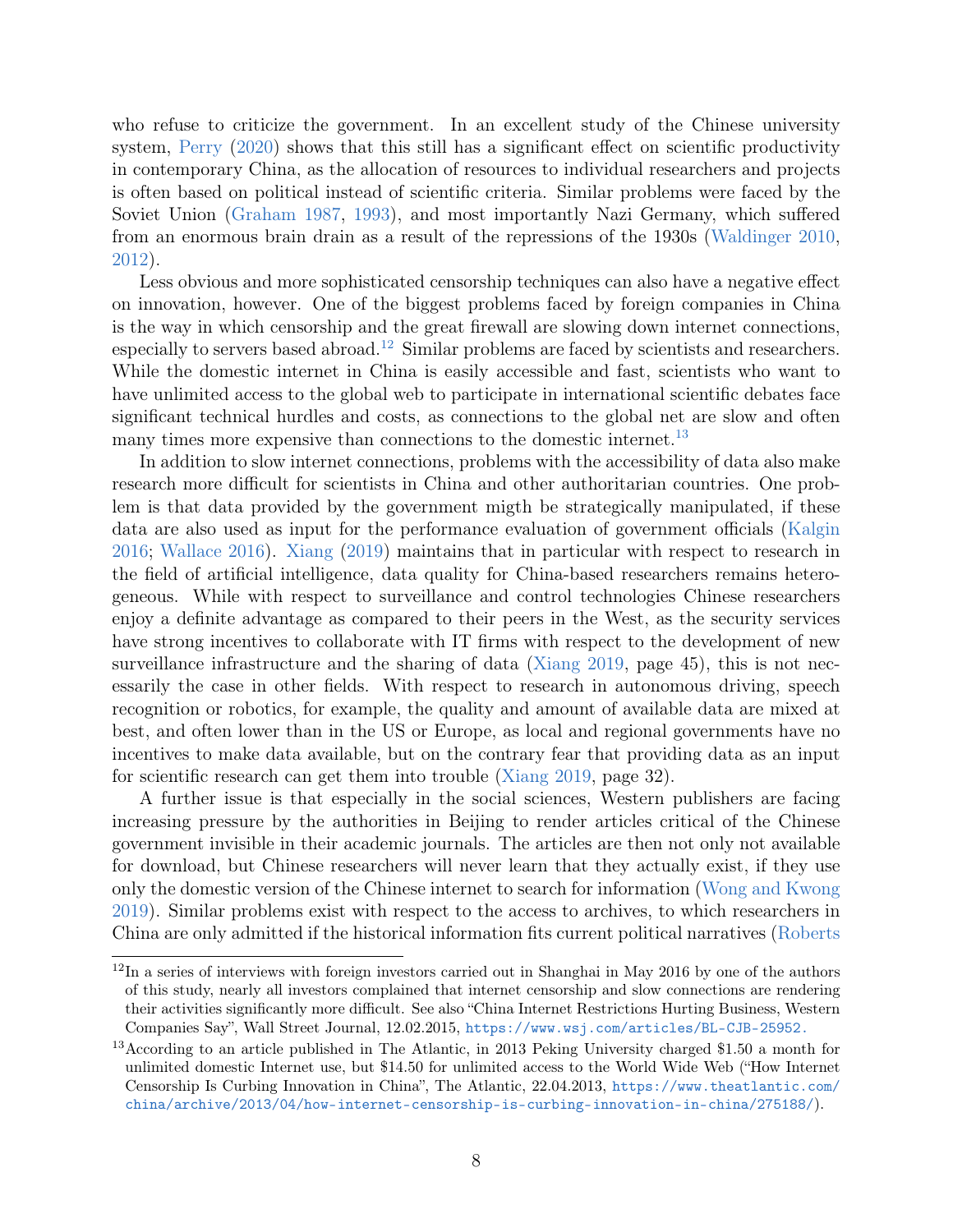[2018\)](#page-25-1). These developments are not limited to China, with for example the Russian State Duma continuously issuing new laws that make collaboration and the exchange of information between Russian and foreign researchers more difficult,<sup>[14](#page-9-0)</sup> a problem also faced by scientists in Hungary [\(Enyedi](#page-20-7) [2018\)](#page-20-7) or Turkey [\(Aydin](#page-19-4) [2021\)](#page-19-4).

A common characteristic of all these censorship technologies is that they impose taxes on information, by making accessing or sharing information more costly. Although the primary aim of censorship is to limit anti-government activities and collective action, one externality is thus that research is becoming more costly. As shown in a seminal paper by [Murray et al.](#page-24-9) [\(2016\)](#page-24-9), who study a natural experiment in genetics research, a reduction in openness and available information can result in less innovation and a reduced diversity of research output. We argue that these results can also be translated to the effect of censorship in authoritarian states, which – through imposing taxes on information – often has a significant negative effect on scientific research and innovation. In a study of China's higher education sector, [Schulte](#page-26-7)  $(2019)$  makes precisely this point, by arguing that novel combinations – or innovations – need a diverse and open academic environment to emerge. Such an environment does only exist to a limited extent in China, where the attempt by the state to impose authoritarian stability may be in conflict with the objective of becoming an innovative knowledge economy [\(Cao et al.](#page-20-8) [2009;](#page-20-8) [Schulte](#page-26-7) [2019\)](#page-26-7).

#### <span id="page-9-1"></span>3.2 Surveillance

While imposing taxes on information is one important channel through which authoritarian institutions can negatively affect innovation, another channel is surveillance. Here the effect is however less straightforward. On the one hand, surveillance can increase performance, when monitoring is inducing researchers to exert more effort. As we discuss in more detail in section [4,](#page-14-0) surveillance can also generate data, which – under specific circumstances – can be used as input to accelerate research, especially in the field of deep learning.

However, surveillance can also have a negative effect on creativity. This trade-off is important for the AI race between China and the US (see section [1\)](#page-1-3), with the outcome of the race depending on the still open question which type of research will ultimately be more important in artificial intelligence. While some observers argue that big breakthroughs like the deep learning revolution are rare, and that for the foreseeable future it is the amount of available data and the resources invested in research that will determine who will win the race [\(Spitz](#page-26-8) [2017;](#page-26-8) [Sun et al.](#page-27-3) [2017;](#page-27-3) [Lee](#page-23-3) [2018\)](#page-23-3), it is also conceivable that another breakthrough will change once more the fundamentals in the field, leading to a new paradigm. In section [4,](#page-14-0) we argue that China has an advantage with respect to the amount of data and the ability to induce effort for average-quality researchers. In this section, we argue that with respect to creativity, however, China's authoritarian institutions impose a tax that is similar in its negative impact to the tax on information described in section [3.1.](#page-6-3)

To illustrate what we mean by creativity, think of a maze that is characterized by having one entrance but many exits, and thus many different potential paths to take [\(Amabile](#page-19-5) [1996\)](#page-19-5). When trying to find an exit, some solutions can be more elegant, or more *creative*, than others. In the face of extrinsic reward structures or surveillance, the narrowest and

<span id="page-9-0"></span><sup>14</sup>"Russian academics decry law change that threatens scientific outreach", Nature, 12.02.2021, [https://](https://www.nature.com/articles/d41586-021-00385-5.) [www.nature.com/articles/d41586-021-00385-5.](https://www.nature.com/articles/d41586-021-00385-5.)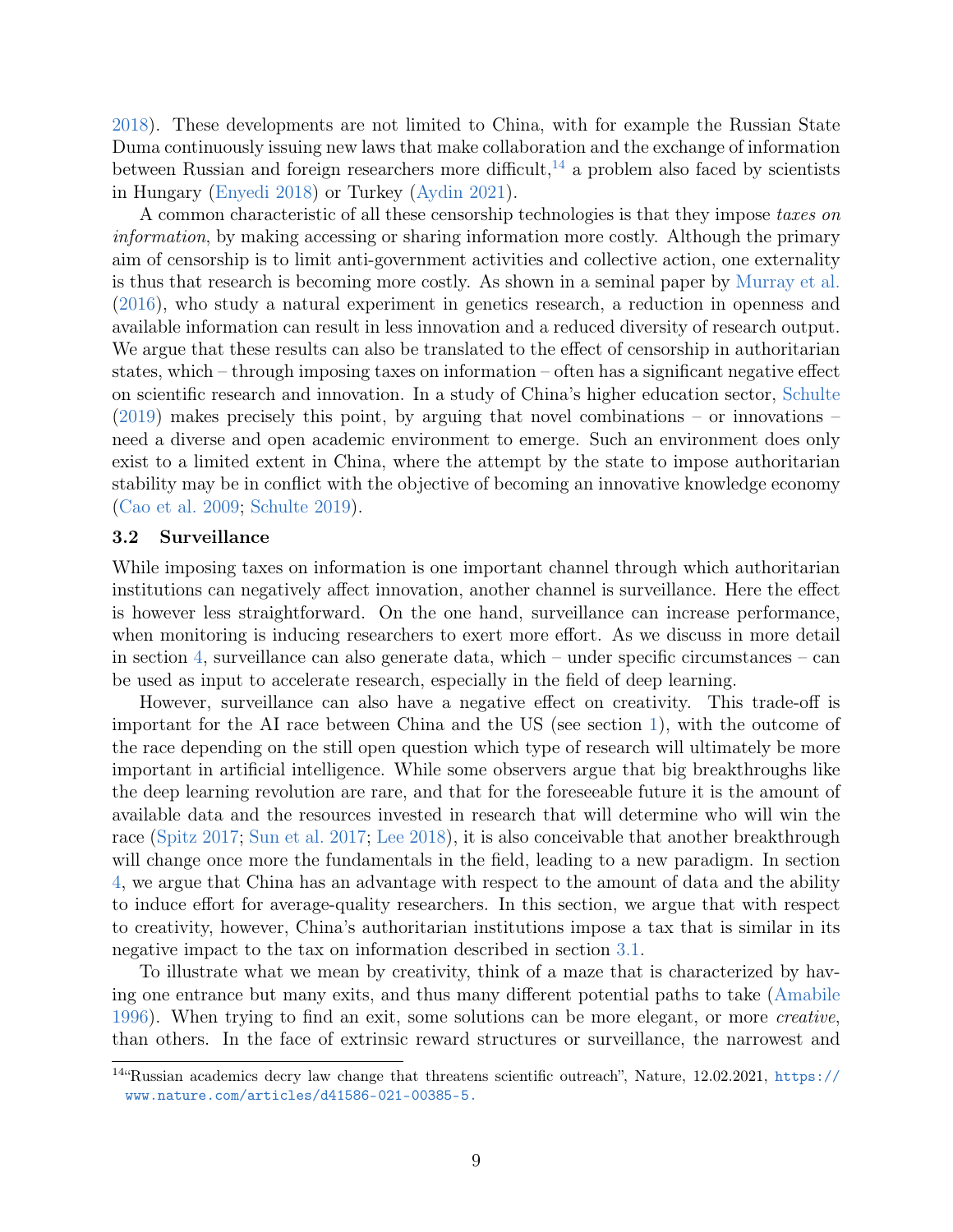quickest path will be chosen to get out of the maze, and "all behavior is narrowly directed toward attaining that goal" [\(Hennessey](#page-21-11) [2003,](#page-21-11) page 262). In order to find a creative solution, however, immersion with the maze itself, experimentation with alternative paths, and focusing attention towards seemingly incidental aspects become important [\(Hennessey](#page-21-11) [2003\)](#page-21-11). Without intrinsic motivation to do the task at hand, and with an external target goal in mind, individuals will most likely rush towards the end of the maze. As [Reiss and Sushinsky](#page-25-6) [\(1975\)](#page-25-6) have shown, evaluation competes with task enjoyment, and attention diffuses away from the task to the fact of being evaluated. Or as [Hennessey](#page-21-11) [\(2003,](#page-21-11) page 262) puts it: "when individuals are distracted by their excitement about a soon-to-be delivered prize or their anxiety surrounding an impending evaluation, their intrinsic motivation and enjoyment of the task at hand are undermined and they rush through their work as quickly as possible." Surveillance can thus lead to faster results, but at the price of less creative solutions, and a lower probability that a new fundamental breakthrough is discovered.

Ecosystems of Surveillance The existence of so-called "ecosystems of surveillance" is one aspect in which authoritarian and democratic political systems do fundamentally differ. Although surveillance does also exist in democracies,  $^{15}$  $^{15}$  $^{15}$  researchers in authoritarian systems face, on average, more surveillance both in their daily lives, and in their activity as researchers [\(Schulte](#page-26-7) [2019;](#page-26-7) [Jiang](#page-22-10) [2020;](#page-22-10) [Strittmatter](#page-27-4) [2020;](#page-27-4) [Perry](#page-25-5) [2020;](#page-25-5) [Xu](#page-28-1) [2021\)](#page-28-1). The importance of surveillance in authoritarian states can be explained by the informational dilemma of the authoritarian government. As a result of censorship, media control and the absence or manipulation of elections, the regime does not know the true sentiments of its citizens [\(Edmond](#page-20-9) [2013;](#page-20-9) [Egorov and Sonin](#page-20-2) [2020;](#page-20-2) [Xu](#page-28-1) [2021\)](#page-28-1). As a consequence, the efficient allocation of resources to co-opt regime opponents remains impossible, as the regime is uncertain which actors require co-optation, and which actors might be better controlled through repression. Such targeted co-optation or repression is however necessary, as large-scale mass repression is only rarely used in contemporary dictatorships [\(Guriev and Treisman](#page-21-4) [2019;](#page-21-4) [Xu](#page-28-1) [2021\)](#page-28-1), partially because of the disadvantages of international backlash in a globalized economy, but also because visible repression can signal that the regime is weak [\(Guriev and Treisman](#page-21-5) [2020\)](#page-21-5).

New computational methods and the ability to infer new information from existing data with the application of AI technologies have now led to a dramatic increase in digital surveillance capabilities [\(Edmond](#page-20-9) [2013;](#page-20-9) [Tufekci](#page-27-12) [2014;](#page-27-12) [Feldstein](#page-21-1) [2019\)](#page-21-1), which are increasingly being used by authoritarian regimes. One such technology are social credit systems. While the best known system is currently being introduced in China, the technology is also exported by China to other authoritarian states [\(Feldstein](#page-21-1) [2019\)](#page-21-1). The stated objective of China's social credit systems is to assess the "trustworthiness" of individuals by taking into account personal, financial, and behavioral data, in order to foster social control and pre-empt social instabilities [\(Kostka and Antoine](#page-23-9) [2020\)](#page-23-9).

In combination with the largest video surveillance network in the world, and the collection of biometric information on individuals such as DNA samples and fingerprints, the Chinese

<span id="page-10-0"></span><sup>&</sup>lt;sup>15</sup>In Western democracies, digital surveillance technologies are being used for example to deliver targeted campaign adds during election campaigns in what [Tufekci](#page-27-12) [\(2014\)](#page-27-12) calls "computational politics", or when personal data is used for commercial purposes in what has become known as "surveillance capitalism" [\(Zuboff](#page-28-3) [2019\)](#page-28-3).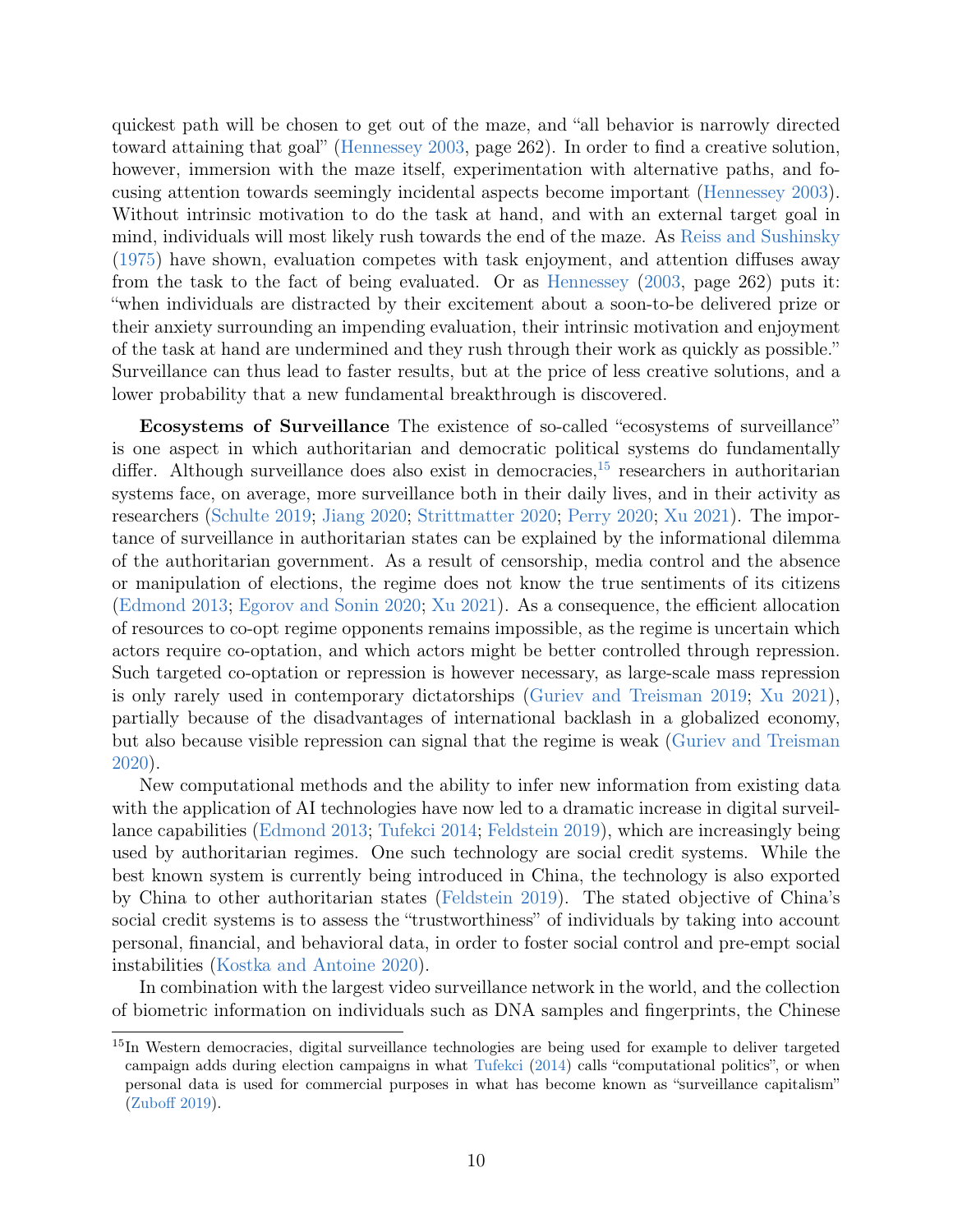social credit system is in the process of becoming a comprehensive database on hundreds of millions of individuals [\(Liang et al.](#page-24-10) [2018;](#page-24-10) [Qiang](#page-25-4) [2019\)](#page-25-4). The system is unprecedented in its scale and scope, with the scale at which data are collected and used being made possible by the lack of a legal system protecting personal data [\(Chen and Cheung](#page-20-1) [2017\)](#page-20-1). Since March 2020, the development of the system has received an additional boost through the compulsory introduction of tracing apps during the Covid 19 pandemic [\(Knight and Creemers](#page-23-11) [2021\)](#page-23-11).<sup>[16](#page-11-0)</sup> At least until today, the system also seems to benefit from high levels of social approval, with various studies finding that Chinese citizens are indifferent to, or even in favor of this kind of digital surveillance [\(Kostka](#page-23-8) [2019;](#page-23-8) [Kostka and Antoine](#page-23-9) [2020;](#page-23-9) [Su et al.](#page-27-13) [2021;](#page-27-13) [Xu et al.](#page-28-4) [2021\)](#page-28-4).

As we will show in section [4,](#page-14-0) this extensive reservoir of personalized data can play a substantial positive role for the further development of AI technologies, should the Chinese government decide to make it systematically available to AI firms in the country. The Chinese social credit system is however also putting into place a massive surveillance infrastructure, providing the Chinese state with the technical ability to tightly control every aspect of the life of its citizens [\(Strittmatter](#page-27-4) [2020;](#page-27-4) [Werbach](#page-27-14) [2022\)](#page-27-14). It is in the interest of the Chinese government to make this surveillance infrastructure as visible and present as possible in everyday life. While censorship becomes more effective the less visible it is (see section [3.1\)](#page-6-3), surveillance relies on its ubiquitous nature to be effective [\(Feldstein](#page-21-1) [2019\)](#page-21-1). Behavioral modifications, or "chilling effects" are created even in the absence of physical violence, due to the omnipresence of surveillance and the potential subsequent assessment of behavior [\(Feldstein](#page-21-1) [2019;](#page-21-1) [Kostka](#page-23-8) [2019;](#page-23-8) [Kostka and Antoine](#page-23-9) [2020\)](#page-23-9). In line with [Foucault](#page-21-12) [\(1995\)](#page-21-12), where the panopticon disciplines inmates of a prison through a state of constant potential observation, social credit systems can induce self-monitoring and adjustment of behavior in the interest of the government [\(Kostka](#page-23-8) [2019;](#page-23-8) [Aho and Duffield](#page-19-6) [2020\)](#page-19-6).

As of yet, the social and societal implications of such a large-scale surveillance project remain, however, unclear. In the next section, we will argue that the omnipresence of surveillance can negatively affect creativity, and through this, high-quality innovation.

Surveillance, Creativity and Innovation Creativity, that is the generation of novel and useful outcomes and ideas [\(Amabile and Pratt](#page-19-7) [2016\)](#page-19-7), is an important input for research and innovation [\(Anderson et al.](#page-19-8) [2014;](#page-19-8) [Litchfield et al.](#page-24-11) [2015;](#page-24-11) [Acar et al.](#page-19-9) [2019\)](#page-19-9). At the macro level, it is sometimes described as a basic economic input shaping technological change [\(Mokyr](#page-24-12) [1992;](#page-24-12) [Attanasi et al.](#page-19-10) [2020\)](#page-19-10). Some scholars have even argued that creativity is more than just an input to innovation, with the boundary between both concepts remaining fluid [\(Anderson et al.](#page-19-8) [2014\)](#page-19-8). Generally, however, creativity can be understood as the generation of new ideas, while innovation is their implementation [\(Acar et al.](#page-19-9) [2019\)](#page-19-9).

Creative performance can suffer from a number of external constraints, such as tight deadlines and time pressure [\(Acar et al.](#page-19-9) [2019;](#page-19-9) [Hennessey and Amabile](#page-22-11) [2010\)](#page-22-11), evaluation and surveillance [\(Amabile et al.](#page-19-11) [1990\)](#page-19-11), and other, related factors [\(Acar et al.](#page-19-9) [2019\)](#page-19-9). According to the *componential theory of creativity*,<sup>[17](#page-11-1)</sup> in which domain-relevant skills, creativity-relevant

<span id="page-11-0"></span><sup>16</sup>See also "China uses cover of Covid to expand Big Brother surveillance and coercion", The Times,  $25.04.2021$ , [https://www.thetimes.co.uk/article/](https://www.thetimes.co.uk/article/china-uses-cover-of-covid-to-expand-big-brother-surveillance-and-coercion-ndpz3klmw) [china-uses-cover-of-covid-to-expand-big-brother-surveillance-and-coercion-ndpz3klmw](https://www.thetimes.co.uk/article/china-uses-cover-of-covid-to-expand-big-brother-surveillance-and-coercion-ndpz3klmw).

<span id="page-11-1"></span> $17$  For an overview of other theoretical perspectives on creativity and innovation, see [Anderson et al.](#page-19-8) [\(2014\)](#page-19-8).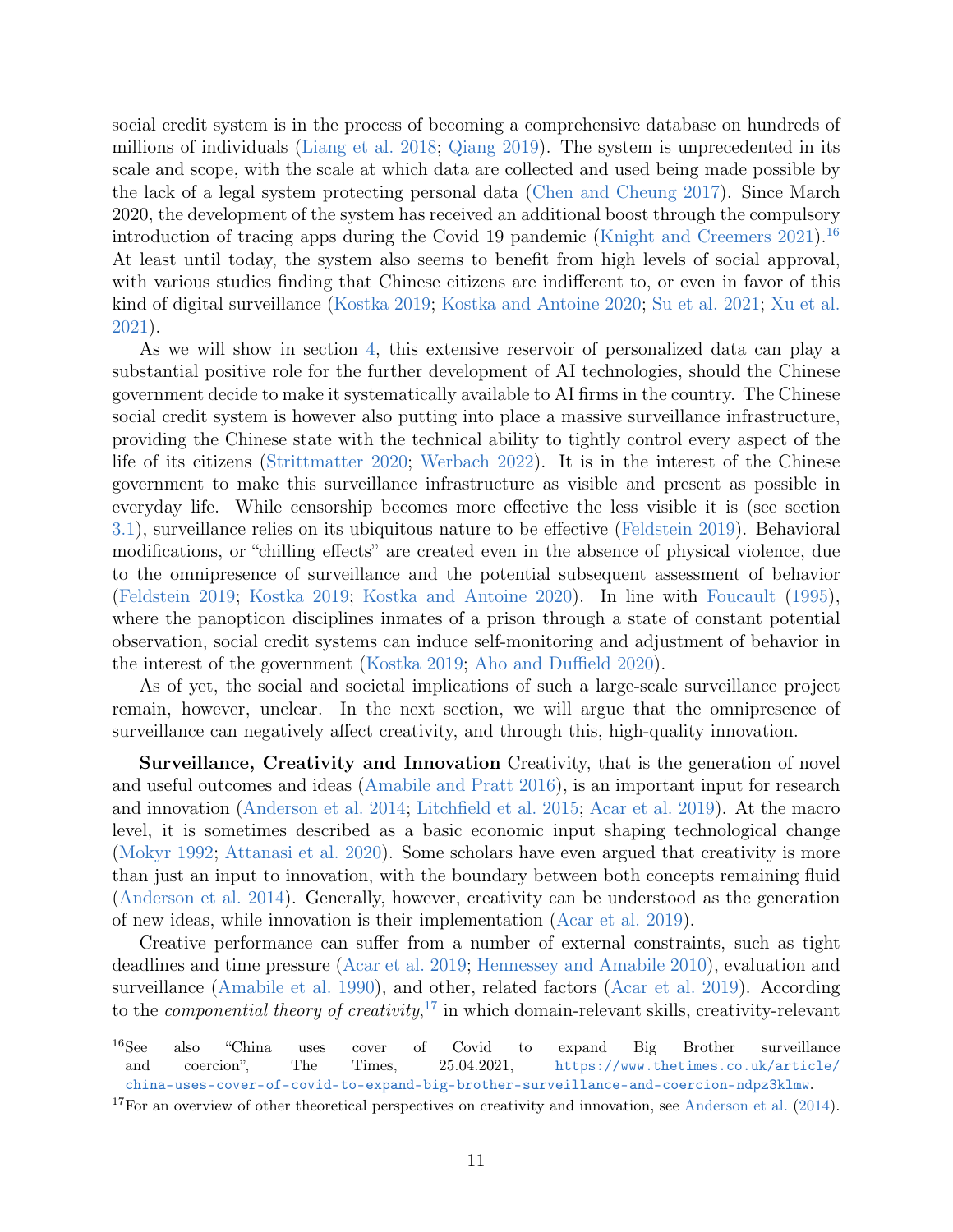skills, and intrinsic task-motivation are defined as the principal components of creative performance [\(Amabile](#page-19-12) [1983,](#page-19-12) [1988;](#page-19-13) [Amabile and Pratt](#page-19-7) [2016\)](#page-19-7), the main external influence on creativity is channeled through intrinsic task-motivation.<sup>[18](#page-12-0)</sup> To understand how authoritarian surveillance affects creativity, one thus needs to understand how it affects intrinsic motivation.

To better understand the psychological processes of intrinsic motivation, a useful framework is provided by self-determination theory, or SDT [\(Deci and Ryan](#page-20-10) [1985;](#page-20-10) [Ryan and Deci](#page-26-9) [2019\)](#page-26-9). According to SDT, humans have three innate needs that determine motivation: the need for interpersonal relatedness, the need for competence, and the need for autonomy [\(Ryan and Deci](#page-26-10) [2000\)](#page-26-10).<sup>[19](#page-12-1)</sup> While interpersonal relatedness refers to being affiliated with a group or team, competence is the feeling of mastering a task, and autonomy refers to having control over a situation. In the following, we discuss how in particular the needs of competence and autonomy, and through them intrinsic motivation, are affected by government surveillance.

According to SDT, intrinsic motivation can either be supported or undermined by the context and external circumstances of a specific task [\(Ryan and Deci](#page-26-10) [2000\)](#page-26-10). In this respect, perceived levels of competence and autonomy play a particularly important role [\(Deci](#page-20-11) [1975;](#page-20-11) [Deci and Ryan](#page-20-10) [1985\)](#page-20-10). Events such as positive feedback, awards or communications which foster feelings of competence can enhance intrinsic motivation. In a creativity-related experiment with university students, [Deci](#page-20-11) [\(1975\)](#page-20-11) for example finds that positive performance feedback led to higher levels of intrinsic motivation, whereas negative feedback decreased feelings of competence, and through this intrinsic motivation and creativity.

According to [Ryan and Deci](#page-26-10) [\(2000,](#page-26-10) page 70), however, a sense of competence *alone* will not enhance intrinsic motivation, "unless accompanied by a sense of autonomy or [...] by an internal perceived locus of control".<sup>[20](#page-12-2)</sup> In other words, in addition to a feeling of being competent, one also has to perceive the ability to independently determine one's actions, in order for intrinsic motivation to play a role. In the literature, this is often paraphrased as an internal, instead of an external locus of control. $^{21}$  $^{21}$  $^{21}$ 

In order to perceive the locus of control internally as opposed to externally, the *functional* significance of an event is highly relevant. According to [Deci and Ryan](#page-20-10) [\(1985\)](#page-20-10), the way a person perceives a specific context can have two functional aspects – either a controlling one, or an informational one. These two aspects can be of different salience, i.e. one of them can dominate the awareness of a person, and thus be more salient. A context is perceived as controlling in nature if a person experiences pressure from outside to reach a

<span id="page-12-0"></span><sup>&</sup>lt;sup>18</sup>A related focus is proposed by [Cerasoli et al.](#page-20-12)  $(2014)$ , who review 40 years of research on external incentives and intrinsic motivation. While we focus on external constraints and intrinsic motivation, [Cerasoli et al.](#page-20-12) [\(2014,](#page-20-12) page 983) are in line with our argumentation when they show that intrinsic motivation is a strong predictor of performance, but suffers from "crowding out" when external incentives are too directly tied to performance outcomes.

<span id="page-12-1"></span><sup>&</sup>lt;sup>19</sup>Beyond intrinsic motivation, these basic psychological needs appear to be essential for facilitating positive social development, personal well-being, and the avoidance of psychopathology [\(Ryan and Deci](#page-26-10) [2000,](#page-26-10) [2019\)](#page-26-9).

<span id="page-12-2"></span><sup>20</sup>Other studies relying on different theoretical frameworks identify a similar importance of autonomy as catalyst to enable creative performance, see e.g. [Li et al.](#page-24-13) [\(2018\)](#page-24-13)

<span id="page-12-3"></span> $21$ An internal locus of control means that a person is autonomously able to control her or his actions, while an external locus of control signifies that the person's actions are determined by an outside actor or institution.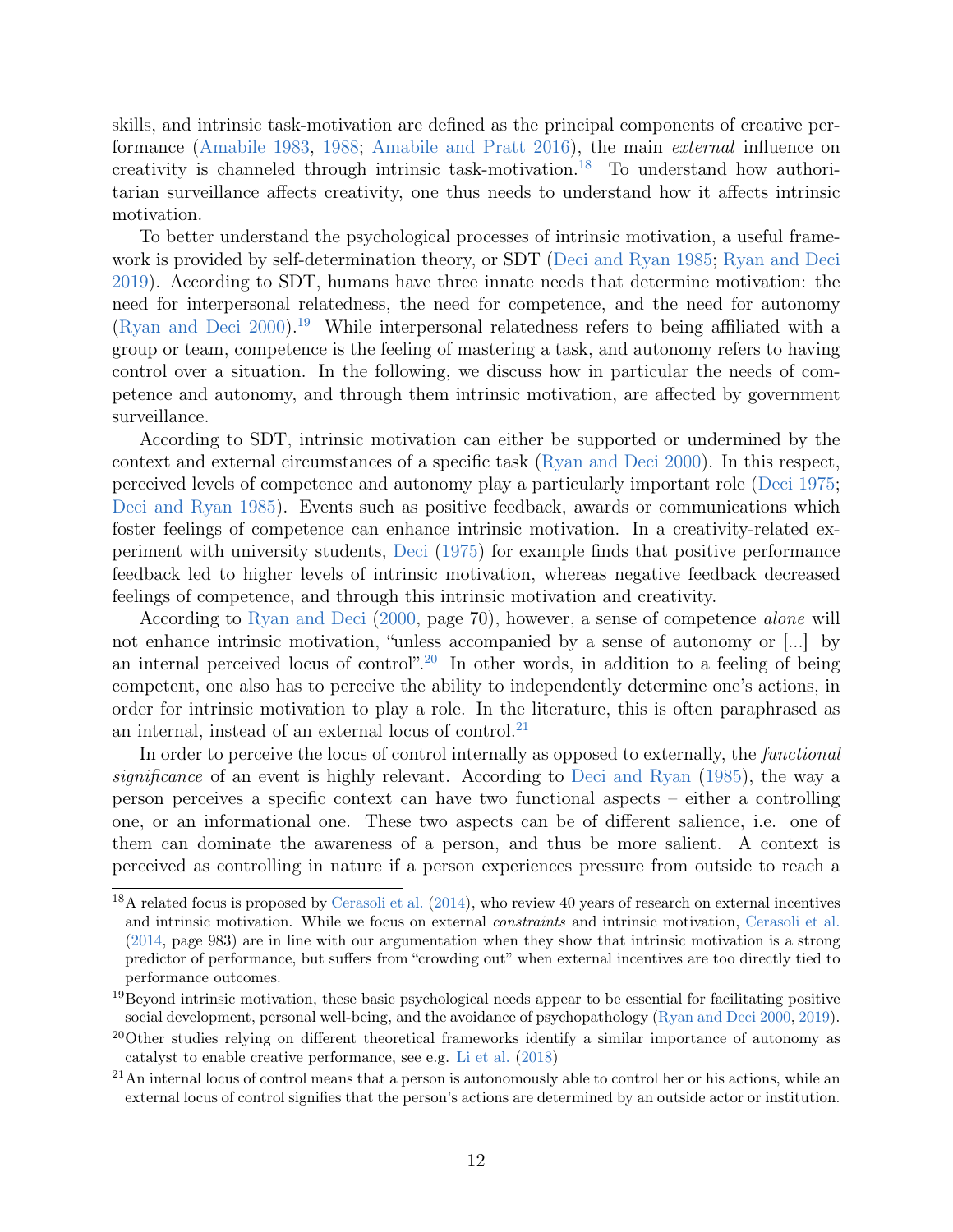specific target or goal, resulting in an external locus of control [\(Koestner et al.](#page-23-12) [1984\)](#page-23-12). On the other hand, so-called "effectance-relevant" feedback, i.e. feedback that is perceived as providing helpful information for the achievement of a particular task, without limiting the autonomous functioning of a person, is resulting in the locus of control being perceived as internal [\(Koestner et al.](#page-23-12) [1984;](#page-23-12) [Deci and Ryan](#page-20-10) [1985\)](#page-20-10). Here the effect on intrinsic motivation is positive.

Experiments testing this theory have shown that imposing limits with the intention to control negatively affect intrinsic motivation and creativity, as opposed to imposing informa-tional limits that provide feedback but are not coercive in nature [\(Koestner et al.](#page-23-12)  $1984)^{22}$  $1984)^{22}$  $1984)^{22}$  $1984)^{22}$ . Similar effects were found by [Pittman et al.](#page-25-7) [\(1980\)](#page-25-7), who look at verbal rewards that also reveal an intention to control, or [Lepper and Greene](#page-23-13) [\(1975\)](#page-23-13), [Pittman et al.](#page-25-7) [\(1980\)](#page-25-7) and [Plant and Ryan](#page-25-8) [\(1985\)](#page-25-8), who study the effects of video surveillance. [Enzle and Anderson](#page-21-13) [\(1993\)](#page-21-13) look at different forms of surveillance, and find that surveillance with the intention to evaluate,  $23$  or to check that rules are being followed had a negative effect on motivation. Surveillance where these intentions were not openly stated or visible, but where the subjects suspected that either evaluation or distrust was motivating the surveillance, had an even stronger negative effect on intrinsic motivation. If, on the other hand, subjects were convinced that surveillance was in place not to control but to assist them in their tasks, the effect on intrinsic motivation was positive.

These results are highly relevant for our study. As [Enzle and Anderson](#page-21-13) [\(1993,](#page-21-13) page 261) put it, "it is not surveillance per se that is important, but the belief that the surveillant intends to exercise social control." For now, it seems that even though digital surveillance is becoming increasingly omnipresent in China, it is not yet seen in a negative light by most Chinese citizens [\(Kostka](#page-23-8) [2019;](#page-23-8) [Kostka and Antoine](#page-23-9) [2020;](#page-23-9) [Xu et al.](#page-28-4) [2021\)](#page-28-4) – possibly because gamification is diverting attention from the control aspects of digital surveillance [\(Ramadan](#page-25-9) [2018\)](#page-25-9). If these sentiments remain stable or will change in the future remains an open question. It is possible that once the intention of the Chinese state to use surveillance for social control becomes more visible, the negative effects on intrinsic motivation described above become more salient as well.

Surveillance and Innovation in Chinese Academia In Chinese research institutions and universities, this already seems to be the case. The Chinese education system is characterized by high levels of performance-oriented surveillance and control. Competition to pass the national college entry exam is extremely high, and can often have a traumatizing effect on students who participate [\(Howlett](#page-22-12) [2021\)](#page-22-12). As students and academics are seen as a political "risk group", political surveillance is especially intense in Chinese universities [\(Yan](#page-28-5) [2014;](#page-28-5) [Shao](#page-26-11) [2020\)](#page-26-11), with the use of digital surveillance and social credit systems being combined with personal monitoring by senior researchers and students [\(Perry](#page-25-5) [2020\)](#page-25-5). Materialistic incentives and career opportunities are offered with the specific intention to exercise

<span id="page-13-0"></span><sup>&</sup>lt;sup>22</sup>Here the difference between controlling and informational limits refers to how an external constraint of behavior is framed. When the activities of subjects were met with "shoulds and musts", their intrinsic motivation and creative performance were reduced. Conveying the same behavioral constraint with compassion and without external pressure had no negative effect on intrinsic motivation.

<span id="page-13-1"></span><sup>&</sup>lt;sup>23</sup>A negative effect of evaluative surveillance has also been identified by [Froming et al.](#page-21-14) [\(1982\)](#page-21-14), who look at intrinsic motivation, and [Amabile et al.](#page-19-11) [\(1990\)](#page-19-11), who study creativity.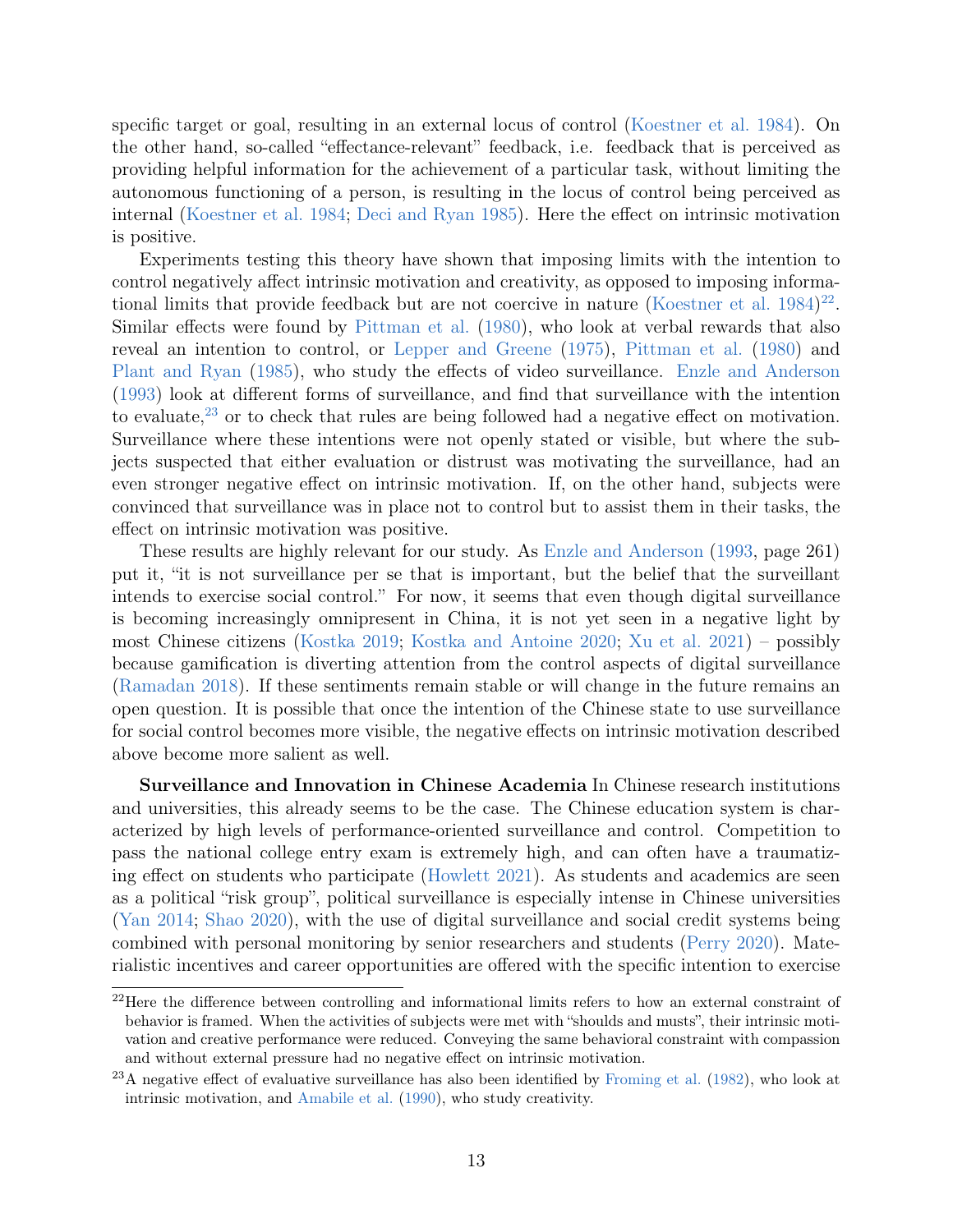political control [\(Perry](#page-25-5) [2020,](#page-25-5) page 14), while video surveillance in classrooms and the ability of students to report professors in real-time via apps is used to monitor teaching activities. Reports can lead to warnings, salary reductions or dismissal [\(Perry](#page-25-5) [2020,](#page-25-5) page 11).

This system of intense surveillance is used to tightly control potential political activities of researchers and students in Chinese academia, while also being used to incentivize researchers to follow research directions indicated by the state. As a result, academic and scientific interests are subordinated to social stability and the interests of the Communist Party [\(Liu](#page-24-14) [2017\)](#page-24-14), with most university professors strictly following the party line in their activities and research [\(Hao and Guo](#page-21-15) [2016\)](#page-21-15). This does not mean, however, that the system is not able to generate high levels of scientific output. On the contrary, during the last 10 years the overall number of scientific publications has increased significantly in China.<sup>[24](#page-14-1)</sup>

Accordingly, our hypothesis – based on the discussion above – is that ceteris paribus, the Chinese university and research system will for some time continue to perform worse in terms of research quality than a university system in a competitive democracy, as a result of the negative effects of surveillance on intrinsic motivation and creativity. In terms of the overall quantity of produced research, tight surveillance migth however offer an advantage, as surveillance allows to incentivize researchers to exert effort.

For now, this hypothesis has not been tested empirically in any comprehensive way.<sup>[25](#page-14-2)</sup> It could, however, provide an explanation why China is still lagging behind with respect to research quality in the field of artificial intelligence, while it has already overtaken all other countries in the world with respect to overall research output in the field (as illustrated by Figure [1](#page-2-0) in section [1\)](#page-1-3). Table [1](#page-15-0) provides additional evidence on this point, by showing how the top 20 research institutions in the world with respect to research quality in AI (as measured by the Nature Index of research output in applied artificial intelligence) are still mainly located in the United States. When looking at the overall number of publications in AI, however, 14 out of the world's top 20 institutions are already located in China (Table [2\)](#page-15-1).

## <span id="page-14-0"></span>4 Authoritarian Surveillance and Big Data

Our overall hypothesis in this paper is that while the United States still have an advantage with respect to research quality and creativity, China has an advantage with respect to the number and motivation of average-quality researchers and internet entrepreneurs, as well as with respect to the quantity of data available for research. Accordingly, who can win the AI race will ultimately depend on what will be more important in future research in

<span id="page-14-1"></span><sup>24</sup>"China declared world's largest producer of scientific articles", Nature, 18.01.2018, [https://www.nature.](https://www.nature.com/articles/d41586-018-00927-4) [com/articles/d41586-018-00927-4](https://www.nature.com/articles/d41586-018-00927-4).

<span id="page-14-2"></span><sup>&</sup>lt;sup>25</sup>During the last 30 years, the Chinese bureaucratic system has proven that it can very efficiently incentivize state officials to exert effort to reach pre-determined performance criteria, such as economic growth [\(Li](#page-24-15) [and Zhou](#page-24-15) [2005;](#page-24-15) [Rochlitz et al.](#page-25-10) [2015;](#page-25-10) [Jia et al.](#page-22-13) [2015;](#page-22-13) [Yao and Zhang](#page-28-6) [2015;](#page-28-6) [Libman and Rochlitz](#page-24-7) [2019\)](#page-24-7). [Schedlinsky et al.](#page-26-12) [\(2020\)](#page-26-12) however show experimentally that even for relatively simple tasks, surveillance can reduce the motivation and hence the effort exerted. Hence, more research is needed to better understand how surveillance can affect performance with respect to complex and less complex tasks in authoritarian environments, and if – for example - a difference exists between performance in academic and scientific environments, and performance in bureaucratic settings.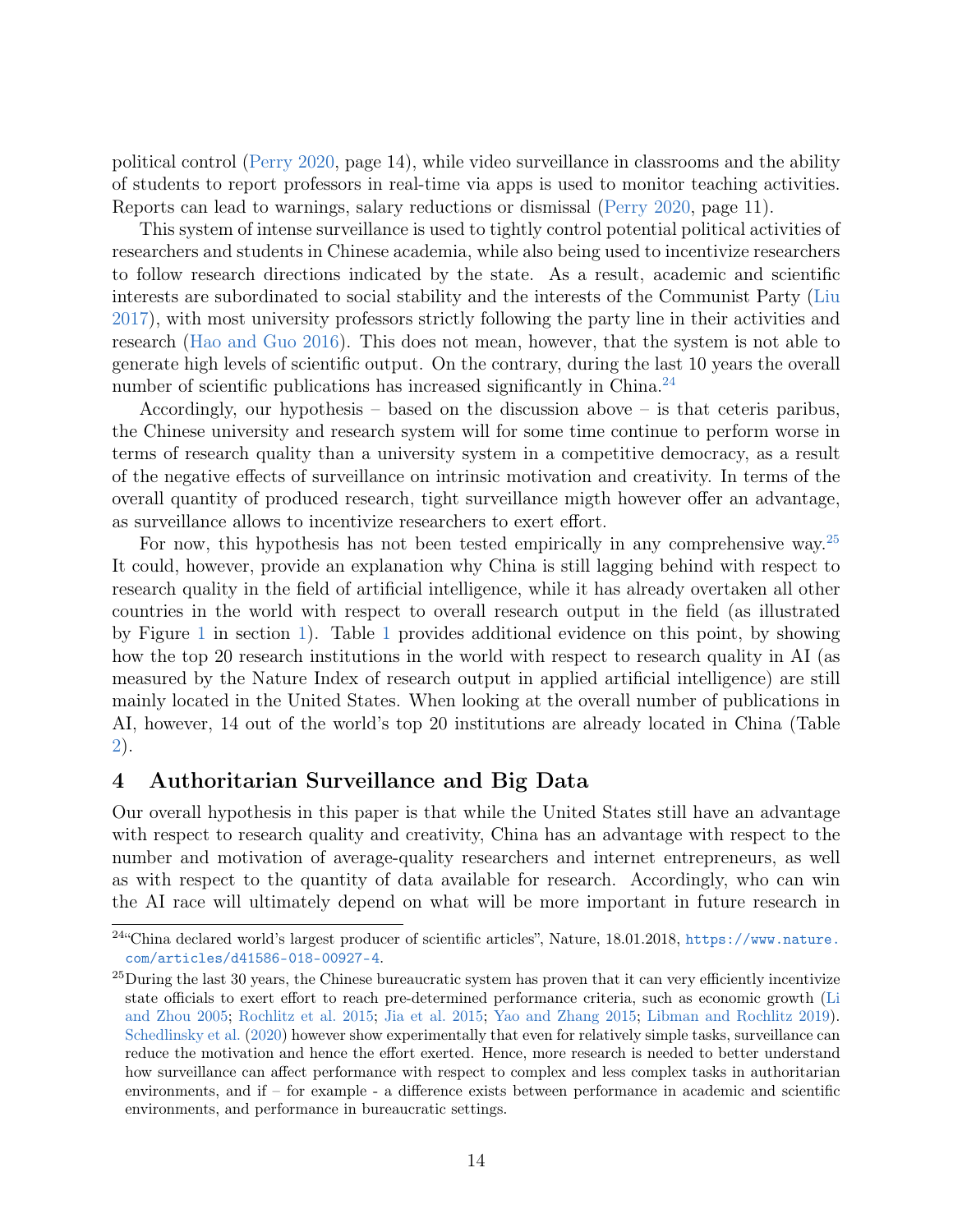<span id="page-15-0"></span>

| Rank | Institution                                  | Location       | Share 2015-2019 |
|------|----------------------------------------------|----------------|-----------------|
| 1    | Harvard University                           | United States  | 331,08          |
| 2    | Stanford University                          | United States  | 257.9           |
| 3    | Massachusetts Institute of Technology (MIT)  | United States  | 209,04          |
| 4    | Max Planck Society                           | Germany        | 167,98          |
| 5    | University of Oxford                         | United Kingdom | 132,34          |
| 6    | University of Cambridge                      | United Kingdom | 130,68          |
|      | Chinese Academy of Sciences (CAS)            | China          | 130             |
| 8    | University College London (UCL)              | United Kingdom | 129,7           |
| 9    | Columbia University                          | United States  | 127,56          |
| 10   | National Institutes of Health (NIH)          | United States  | 122,69          |
| 11   | New York University (NYU)                    | United States  | 117,4           |
| 12   | University of Washington                     | United States  | 110.68          |
| 13   | Princeton University                         | United States  | 107,92          |
| 14   | University of California, Berkeley           | United States  | 107,54          |
| 15   | University of California, San Diego          | United States  | 100,63          |
| 16   | University of Pennsylvania                   | United States  | 98,54           |
| 17   | Johns Hopkins University                     | United States  | 85,8            |
| 18   | Yale University                              | United States  | 83,95           |
| 19   | California Institute of Technology (Caltech) | United States  | 83,59           |
| 20   | University of Toronto                        | Canada         | 83,27           |

Table 1: Top 20 research institutions in artificial intelligence (Nature Index)

Note: Data come from the Nature Index on top-level publications in the field of applied artificial intelligence, see: <https://www.natureindex.com/supplements/nature-index-2020-ai/tables/countries>.

|  |  |  |  | Table 2: Top 20 research institutions in artificial intelligence (Dimensions Data) |  |
|--|--|--|--|------------------------------------------------------------------------------------|--|
|  |  |  |  |                                                                                    |  |

<span id="page-15-1"></span>

| Rank           | Institution                                              | Location       | Publications in AI |
|----------------|----------------------------------------------------------|----------------|--------------------|
|                |                                                          |                | $(2015 - 2019)$    |
| $\mathbf{1}$   | Tsinghua University                                      | China          | 11,867             |
| $\overline{2}$ | University of Chinese Academy of Sciences                | China          | 8,835              |
| 3              | Shanghai Jiao Tong University                            | China          | 8,796              |
| 4              | Beihang University                                       | China          | 8,605              |
| 5              | Zhejiang University                                      | China          | 8,337              |
| 6              | Harbin Institute of Technology                           | China          | 8,315              |
|                | Nanyang Technological University                         | Singapore      | 6,985              |
| 8              | University of Electronic Science and Technology of China | China          | 6,954              |
| 9              | Stanford University                                      | United States  | 6,609              |
| 10             | Massachusetts Institute of Technology                    | United States  | 6,314              |
| 11             | Southeast University                                     | China          | 6,18               |
| 12             | University of Tokyo                                      | Japan          | 6,058              |
| 13             | Huazhong University of Science and Technology            | China          | 6,048              |
| 14             | University College London                                | United Kingdom | 5,988              |
| 15             | Wuhan University                                         | China          | 5,797              |
| 16             | Beijing Institute of Technology                          | China          | 5,641              |
| 17             | Peking University                                        | China          | 5,612              |
| 18             | Harvard University                                       | United States  | 5,553              |
| 19             | University of Michigan                                   | United States  | 5,464              |
| 20             | Xi'an Jiaotong University                                | China          | 5,364              |

Note: Data come from the Nature Index Dimensions Database that counts all publications in the field of artificial intelligence between 2015 and 2019, see

<https://www.natureindex.com/supplements/nature-index-2020-ai/tables/dimensions-countries>.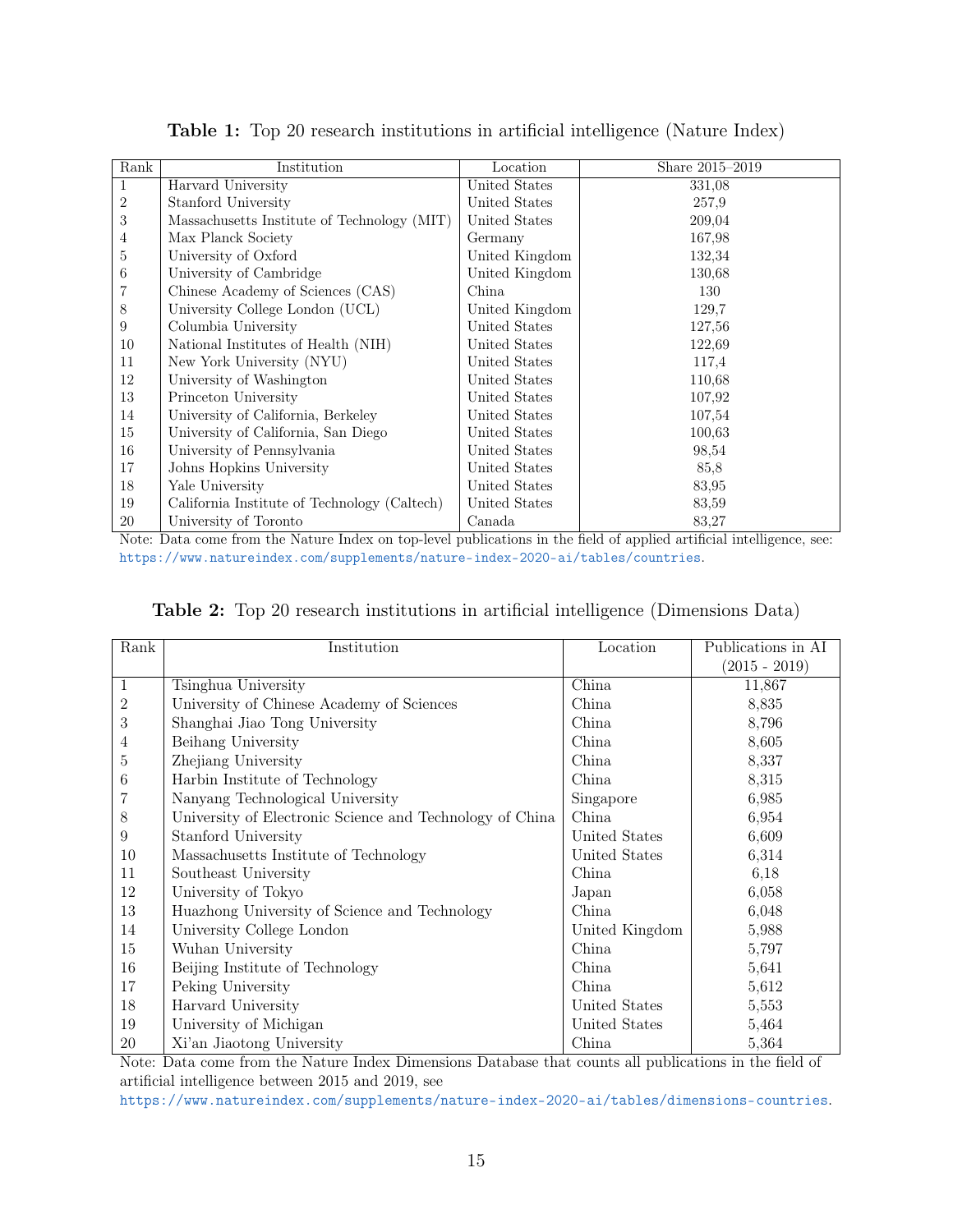AI – big data or new ideas. In this section, we will first give an outline of the symbiotic relationship between the Chinese state and private companies with respect to the gathering of data, before looking at how this data can be used to promote innovation.

#### 4.1 Cooperation Between the State and the Private Sector

While sections [3.1](#page-6-3) and [3.2](#page-9-1) look from a political perspective at the landscape of surveillance in China, this section takes the different stakeholders into account, and shows how their cooperation permits the collection of large amounts of data on Chinese citizens. In China, a handful of big tech companies shape the digital environment, with Baidu, Alibaba and Tencent being the three biggest players [\(Jia et al.](#page-22-14) [2018\)](#page-22-14). They offer a vast array of services, including online payment, e-commerce, social media, medical services, cloud services, as well as all kinds of additional convenience apps, which permit them to gather large amounts of data on their customers [\(Arenal et al.](#page-19-14) [2020\)](#page-19-14). They have also developed their own social credit systems, which combine and bundle data gathered across different domains.

From the side of the government, smart cities with surveillance technologies in the form of CCTV and a range of other sensors are being developed in metropolitan areas, with the number of surveillance cameras installed in China having increased almost exponentially in recent years.<sup>[26](#page-16-0)</sup> The Chinese state also places a high priority on technologies like the internet of things that are relevant for smart cities, as they facilitate economic growth but also render censorship and surveillance more effective [\(Kshetri](#page-23-4) [2017\)](#page-23-4).

Similar trends are observable for the AI sector as a whole, where the state takes a leading role in financing AI development, buying AI solutions and determining strategies for future development [\(Ding](#page-20-13) [2018;](#page-20-13) [Arenal et al.](#page-19-14) [2020;](#page-19-14) [Righi et al.](#page-25-11) [2020\)](#page-25-11). Through this kind of symbiosis, data are shared between public and private domains, for example in the financial sector through Alibaba's social credit system "Zhima score". Besides transaction data from more than half a billion users in Alipay, Zhima score has also access to external government data derived from interactions between individuals and public services [\(Arenal et al.](#page-19-14) [2020\)](#page-19-14). The use of facial recognition software to identify deception in potential borrowers is another example from the financial sector where the state-owned Bank of China and Tencent cooperate [\(Kshetri](#page-23-14) [2020\)](#page-23-14). Other projects include the sharing of legal data on criminals between the authorities and private companies that provide digital service solutions such as video identification systems or remote trials on social-media [\(Arenal et al.](#page-19-14) [2020\)](#page-19-14). In an attempt to automate legal decision making, courts purchase AI-powered solutions from tech companies for gathering data on court decisions [\(Stern et al.](#page-27-15) [2021\)](#page-27-15). This data is subsequently made public in markets where companies and courts trade raw and repacked data, for research and commercial purposes. Additional examples include the use of facial recognition technologies to identify jaywalkers, or smart glasses for the police, with the technology being developed by private companies that also benefit from shared data to further improve their systems [\(Arenal et al.](#page-19-14) [2020\)](#page-19-14).

The sharing of large amounts of data between the state and the private sector is made

<span id="page-16-0"></span><sup>&</sup>lt;sup>26</sup> According to a recent report by China File, central and local Chinese governments spent \$ 2.1 billion between 2016 and 2020 to buy surveillance cameras, "State of Surveillance: Government Documents Reveal New Evidence on China's Efforts to Monitor Its People", China File, 30.10.2020, [https://www.chinafile.](https://www.chinafile.com/state-surveillance-china) [com/state-surveillance-china](https://www.chinafile.com/state-surveillance-china).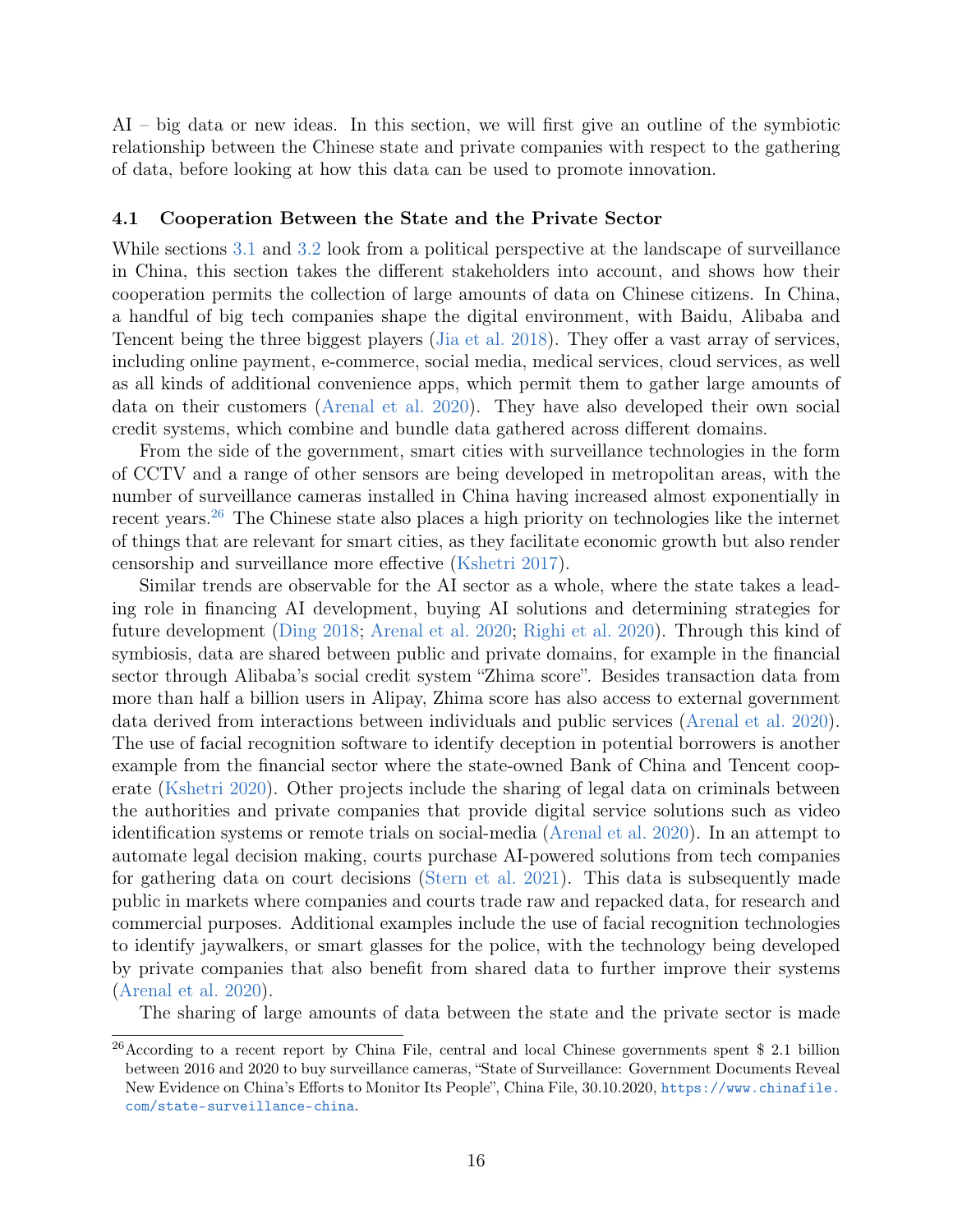possible by data privacy regulations that are much weaker than in Europe or the US [\(Wu](#page-28-7) [et al.](#page-28-7) [2011;](#page-28-7) [Kshetri](#page-23-6) [2014\)](#page-23-6). In particular with respect to data sharing, Chinese companies are allowed to operate with very few regulations [\(Jia and Kenney](#page-22-15) [2016\)](#page-22-15). This is being facilitated by consumers being less concerned about data privacy in China than in many other countries [\(Kshetri](#page-23-4) [2017\)](#page-23-4).

Although the Chinese government has recently started a crack-down on the country's big tech companies, this does not mean that the symbiotic relationship between the private sector and the state is about to end. Rather, it can be understood as a signal by the Communist Party to the country's leading tech companies, to show who ultimately remains in charge.<sup>[27](#page-17-0)</sup>

#### 4.2 Big Data and Innovation in AI

According to [Lee](#page-23-3) [\(2018,](#page-23-3) page 14), at the current stage of AI research "successful AI algorithms need three things: big data, computing power, and the work of strong – but not necessarily elite – AI algorithm engineers. Bringing the power of deep learning to bear on new problems requires all three, but in this age of implementation, data is the core. That's because once computing power and engineering talent reach a certain threshold, the quantity of data becomes decisive [...]." [28](#page-17-1)

[Beraja et al.](#page-19-1) [\(2021\)](#page-19-1) show that data from the symbiotic relationship between private firms and the Chinese state is already today having a measurable positive effect on the number of commercial AI innovations in China, with the positive effect being larger than the potential crowding-out effect resulting from state intervention. The provision of government data to fuel private-sector innovation can thus be seen as an industrial policy tool used by the Chinese state, with the data gathered through surveillance being used as subsidy.

For the moment, the positive effects of this symbiotic relationship are mostly concentrated in the field of surveillance technologies [\(Xiang](#page-28-2) [2019;](#page-28-2) [Beraja et al.](#page-19-1) [2021\)](#page-19-1), where China has already today gained world leadership, and is exporting its technological solutions to other countries [\(Feldstein](#page-21-1) [2019\)](#page-21-1). In other sectors, China is not quite there yet, with various institutional and technological factors hindering the efficient sharing of data between government institutions and private companies [\(Xiang](#page-28-2) [2019\)](#page-28-2). In the health sector, for example, millions of personalized dossiers already exist, but implementation and data use are still hampered by institutional deficiencies [\(Zhang et al.](#page-28-8) [2020\)](#page-28-8). Similar problems exist with respect to automated court decisions, where insufficient analytical capabilities hinder the effective implementation of the system [\(Stern et al.](#page-27-15) [2021\)](#page-27-15). Even facial recognition is still suffering from implementation problems, with the efficiency of AI-automated CCTV applications remaining limited by various hard- and software problems [\(Peterson](#page-25-12) [2020\)](#page-25-12).

Nevertheless, already today China is a leader in combining datasets from different sources and making them available for research institutions and private companies, at a much larger scale than other countries. Once these massive datasets are available, their use as input for deep learning algorithms can have significant transformative potential for various sectors [\(Qiu et al.](#page-25-13) [2016\)](#page-25-13). If one considers China's population size, it extensive and fast evolving

<span id="page-17-0"></span><sup>27</sup>"What China Expects from Businesses: Total Surrender", The New York Times, 19.07.2021, [https://www.](https://www.nytimes.com/2021/07/19/technology/what-china-expects-from-businesses-total-surrender.html) [nytimes.com/2021/07/19/technology/what-china-expects-from-businesses-total-surrender.](https://www.nytimes.com/2021/07/19/technology/what-china-expects-from-businesses-total-surrender.html) [html](https://www.nytimes.com/2021/07/19/technology/what-china-expects-from-businesses-total-surrender.html).

<span id="page-17-1"></span><sup>&</sup>lt;sup>28</sup>See also [Halevy et al.](#page-21-0) [\(2009\)](#page-21-0) and [Sun et al.](#page-27-3) [\(2017\)](#page-27-3) on the role of big data in deep learning, especially with respect to vision tasks and facial recognition.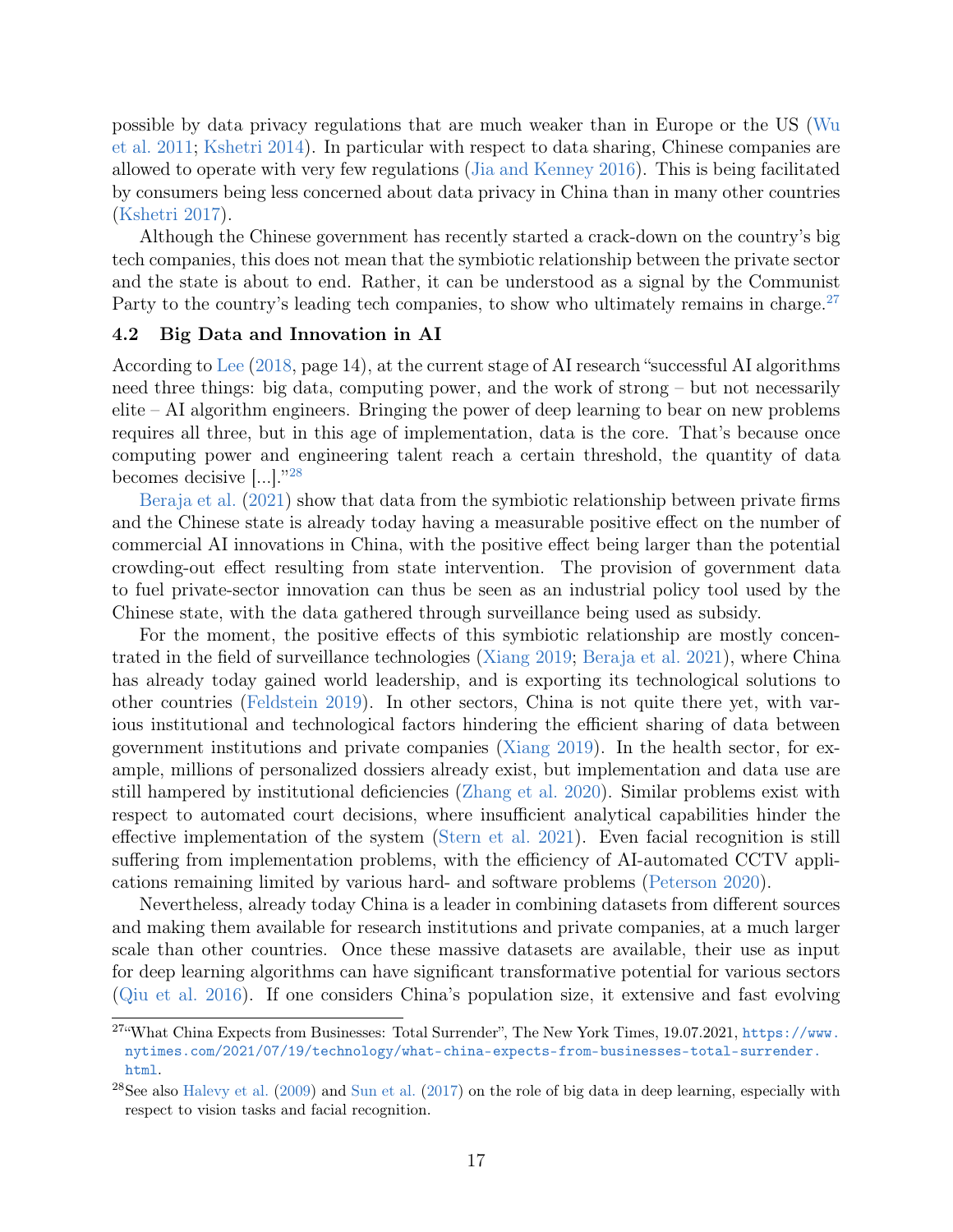surveillance infrastructure, as well as the fact that the country only seriously embarked on using deep learning technologies a couple of years ago, the potential for future development is vast. If it can outweigh the negative effects of surveillance and control on creativity and innovation remains to be seen, but is definitely a possibility.

## <span id="page-18-0"></span>5 Conclusion

In this paper, we examine the implication of a new technology – deep learning – on the effect political institutions have on innovation. Traditionally, authoritarian political institutions were seen as having a mostly detrimental effect on innovation, as they block the free flow of information, and hinder researchers to creatively explore new ideas. In section [3,](#page-6-0) we show that these negative effects still exist today. In authoritarian or semi-authoritarian countries such as China, Russia, Turkey or Hungary, the free flow of information is disrupted by various forms of censorship, and researchers face substantial pressure and control from the side of the state. We discuss a large theoretical and empirical literature from the field of psychology – in particular works related to self-determination theory [\(Deci](#page-20-11) [1975;](#page-20-11) [Deci and Ryan](#page-20-10) [1985,](#page-20-10) [1987,](#page-20-14) [1990\)](#page-20-15) – to show how the attempts of a government to exercise social control can negatively affect intrinsic motivation and creativity. In particular in view of the recent initiative by the Chinese state to introduce a large-scale system of digitized social surveillance, these studies have again become highly relevant. They show that although China and other authoritarian states often have ambitious strategies to foster innovation and build knowledge economies, their authoritarian institutions can act as a significant obstacle and stumbling block in this regard.

We then introduce a novel hypothesis, by arguing that with respect to research in artificial intelligence and in particular deep learning, the negative effects of censorship and surveillance might be attenuated – or even outweighed – by the positive effects of having large amounts of data available. As we outline in section [4,](#page-14-0) due to extensive government surveillance, lax data privacy rules and the bundling and sharing of data between state and private actors, in some sectors such as for example facial recognition, research institutions in China have already today access to much larger and better datasets than their competitors in democratic countries. As data are the most important input in this type of research [\(Halevy et al.](#page-21-0) [2009;](#page-21-0) [Sun et al.](#page-27-3) [2017\)](#page-27-3), the potential positive effects on future innovation might be substantial.

For now, empirical research on these questions remains scarce. [Beraja et al.](#page-19-1) [\(2021\)](#page-19-1) are one of the few studies that examine in a rigorous empirical setting how the sharing of data between private and government institutions affects innovation in AI in China, with the authors finding a significant and positive effect for the sector of surveillance technologies. To understand how deep learning technologies as well different institutional approaches with respect to data-sharing and surveillance might affect the race for leadership in artificial intelligence, we would however need much more empirical and theoretical research. Here two lines of research are of particular importance – how political institutions affect intrinsic motivation, creativity and innovation in contemporary academic institutions, and how the role played by big data is driving innovation in artificial intelligence. We hope that this study can provide a first building block for a new research agenda in this direction.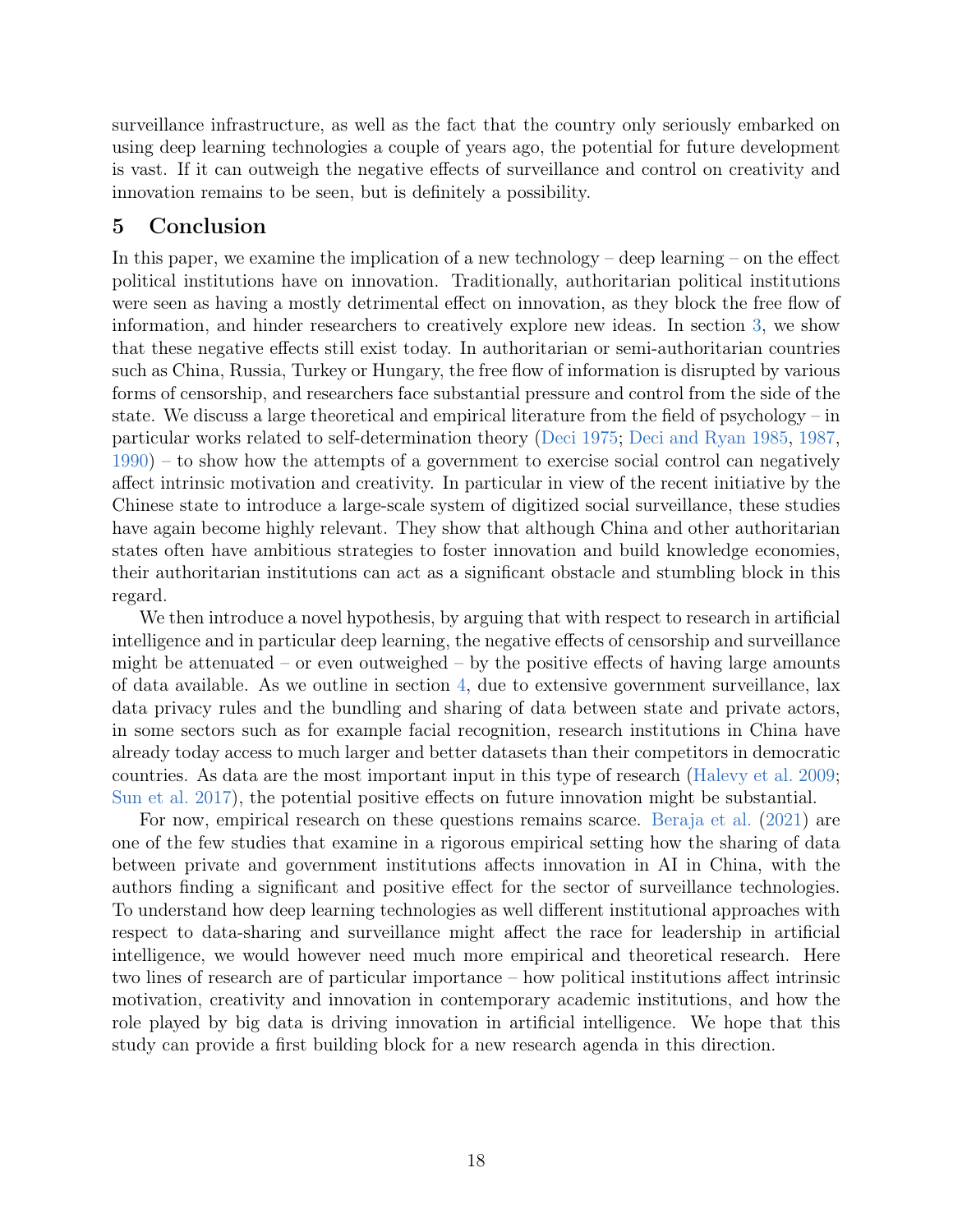## 6 Bibliography

- <span id="page-19-9"></span>Acar, O. A., Tarakci, M., and van Knippenberg, D. (2019). Creativity and Innovation Under Constraints: A Cross-Disciplinary Integrative Review. Journal of Management, 45(1):96– 121.
- <span id="page-19-3"></span>Acemoglu, D. and Robinson, J. A. (2006). Economic Origins of Dictatorship and Democracy. Cambridge University Press, New York.
- <span id="page-19-6"></span>Aho, B. and Duffield, R. (2020). Beyond Surveillance Capitalism: Privacy, Regulation and Big Data in Europe and China. Economy and Society, 49(2):187–212.
- <span id="page-19-11"></span>Amabile, T., Goldfarb, P., and Brackfield, S. C. (1990). Social Influences on Creativity: Evaluation, Coaction, and Surveillance. Creativity Research Journal, 3:6–21.
- <span id="page-19-12"></span>Amabile, T. M. (1983). The Social Psychology of Creativity: A Componential Conceptualization. Journal of Personality and Social Psychology, 45(2):357–376.
- <span id="page-19-13"></span>Amabile, T. M. (1988). A Model of Creativity and Innovation in Organisations. *Research* in Organisational Behaviour, 10:123–167.
- <span id="page-19-5"></span>Amabile, T. M. (1996). *Creativity in Context: Update to The Social Psychology of Creativity.* Creativity in context: Update to "The Social Psychology of Creativity.". Westview Press, Boulder, CO, US.
- <span id="page-19-7"></span>Amabile, T. M. and Pratt, M. G. (2016). The Dynamic Componential Model of Creativity and Innovation in Organizations: Making Progress, Making Meaning. Research in Organizational Behavior, 36:157–183.
- <span id="page-19-8"></span>Anderson, N., Potočnik, K., and Zhou, J. (2014). Innovation and Creativity in Organizations. Journal of Management, 40(5):1297–1333.
- <span id="page-19-14"></span>Arenal, A., Armuña, C., Feijoo, C., Ramos, S., Xu, Z., and Moreno, A. (2020). Innovation Ecosystems Theory Revisited: The Case of Artificial Intelligence in China. Telecommunications Policy, 44(6):101960.
- <span id="page-19-10"></span>Attanasi, G., Chessa, M., Gallen, S. G., and Llerena, P. (2020). A Survey on Experimental Elicitation of Creativity in Economics. GREDEG Working Papers, 20.
- <span id="page-19-4"></span>Aydin, B. (2021). Politically Motivated Precarization of Academic and Journalistic Lives Under Authoritarian Neoliberalism: The Case of Turkey. *Globalizations*,  $0(0)$ :1–19.
- <span id="page-19-1"></span>Beraja, M., Yang, D., and Yuchtman, N. (2021). Data-Intensive Innovation and the State: Evidence from AI Firms in China. NBER Working Paper No. 27723.
- <span id="page-19-2"></span>Blaydes, L. (2018). State of Repression: Iraq under Saddam Hussein. Princeton: Princeton University Press.
- <span id="page-19-0"></span>Bory, P. (2019). Deep New: The Shifting Narratives of Artificial Intelligence from Deep Blue to AlphaGo. Convergence: The International Journal of Research into New Media Technologies, 25(4):627–642.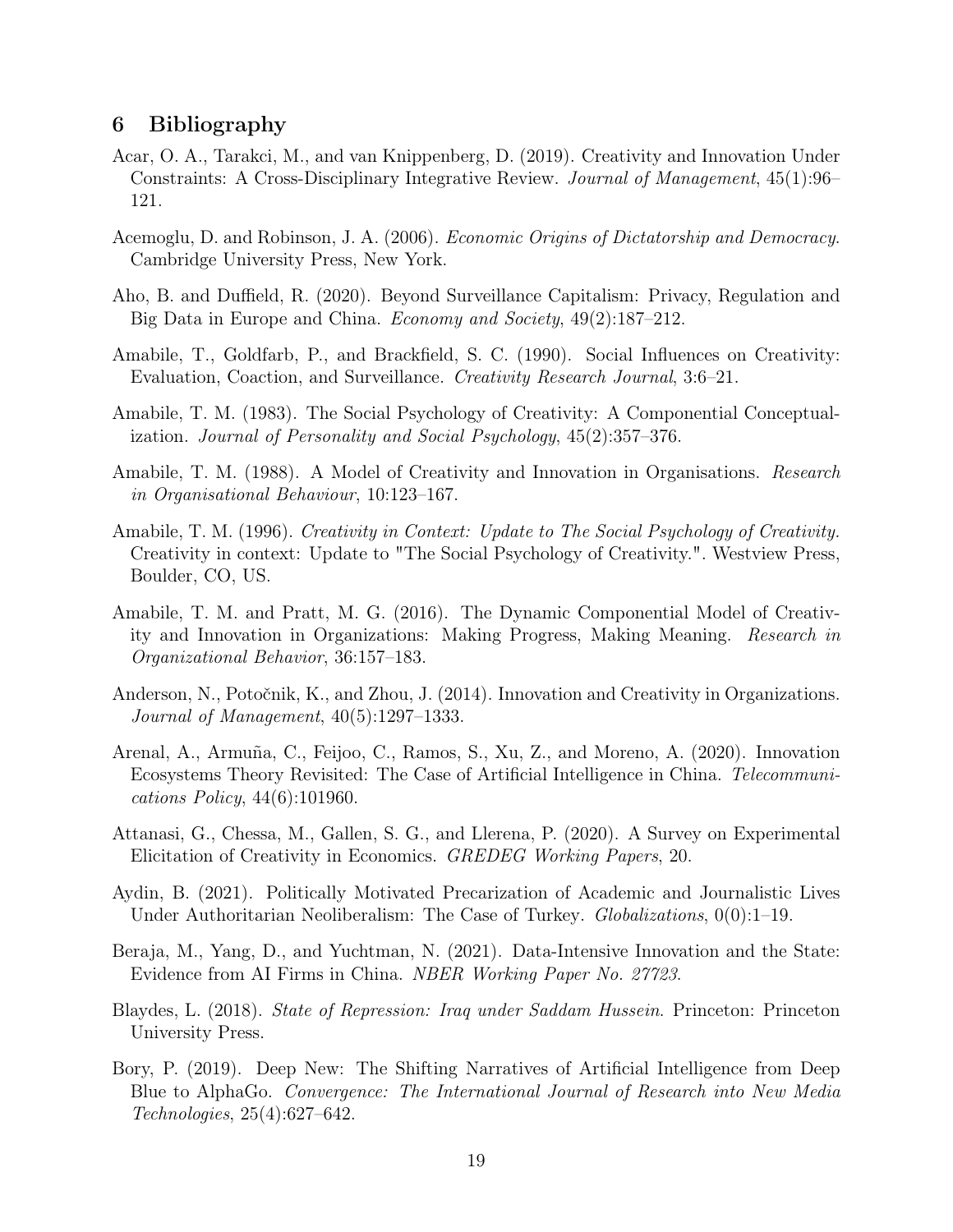- <span id="page-20-3"></span>Buckley, N., Reuter, J., Rochlitz, M., and Aisin, A. (2021). Staying Out of Trouble: Criminal Cases Against Russian Mayors. Comparative Political Studies, forthcoming.
- <span id="page-20-4"></span>Bueno de Mesquita, B., Smith, A., Siverson, R. M., and Morrow, J. D. (2003). The Power of Political Survival. MIT Press, Boston.
- <span id="page-20-8"></span>Cao, C., Fred Simon, D., and Suttmeier, R. P. (2009). China's Innovation Challenge. Innovation, 11(2):253-259.
- <span id="page-20-12"></span>Cerasoli, C. P., Nicklin, J. M., and Ford, M. T. (2014). Intrinsic Motivation and Extrinsic Incentives Jointly Predict Performance: a 40-year Meta-analysis. Psychological Bulletin, 140(4):980–1008.
- <span id="page-20-1"></span>Chen, Y. and Cheung, A. S. Y. (2017). The Transparent Self Under Big Data Profiling: Privacy and Chinese Legislation on the Social Credit System. The Journal of Comparative Law,  $12(2):356-378$ .
- <span id="page-20-11"></span>Deci, E. L. (1975). Intrinsic Motivation. Springer US, Boston, MA.
- <span id="page-20-10"></span>Deci, E. L. and Ryan, R. M. (1985). Intrinsic Motivation and Self-Determination in Human Behavior. Springer US, Boston, MA.
- <span id="page-20-14"></span>Deci, E. L. and Ryan, R. M. (1987). The Support of Autonomy and the Control of Behavior. Journal of Personality and Social Psychology, 53(6):1024–1037.
- <span id="page-20-15"></span>Deci, E. L. and Ryan, R. M. (1990). A Motivational Approach to Self: Integration in Personality. Nebraska Symposium on Motivation. Nebraska Symposium on Motivation, 38:237–288.
- <span id="page-20-6"></span>Diamond, L. (2010). Liberation Technology. Journal of Democracy, 21(3):69–83.
- <span id="page-20-13"></span>Ding, J. (2018). *Deciphering Chinas AI-Dream*. Centre for the Governance of AI, Future of Humanity Institute, University of Oxford.
- <span id="page-20-5"></span>Dixon, L., Ristenpart, T., and Shrimpton, T. (2016). Network Traffic Obfuscation and Automated Internet Censorship. IEEE Security & Privacy,  $14(6):43-53$ .
- <span id="page-20-0"></span>Domingos, P. (2015). The Master Algorithm: How the Quest for the Ultimate Learning Machine Will Remake our World. London: Penguin Books.
- <span id="page-20-9"></span>Edmond, C. (2013). Information Manipulation, Coordination, and Regime Change. The Review of Economic Studies, 80(4 (285)):1422–1458.
- <span id="page-20-2"></span>Egorov, G. and Sonin, K. (2020). The Political Economics of Non-democracy. CEPR Discussion Paper, 2020(2020):1–55.
- <span id="page-20-7"></span>Enyedi, Z. (2018). Democratic Backsliding and Academic Freedom in Hungary. Perspectives on Politics, 16(4):1067–1074.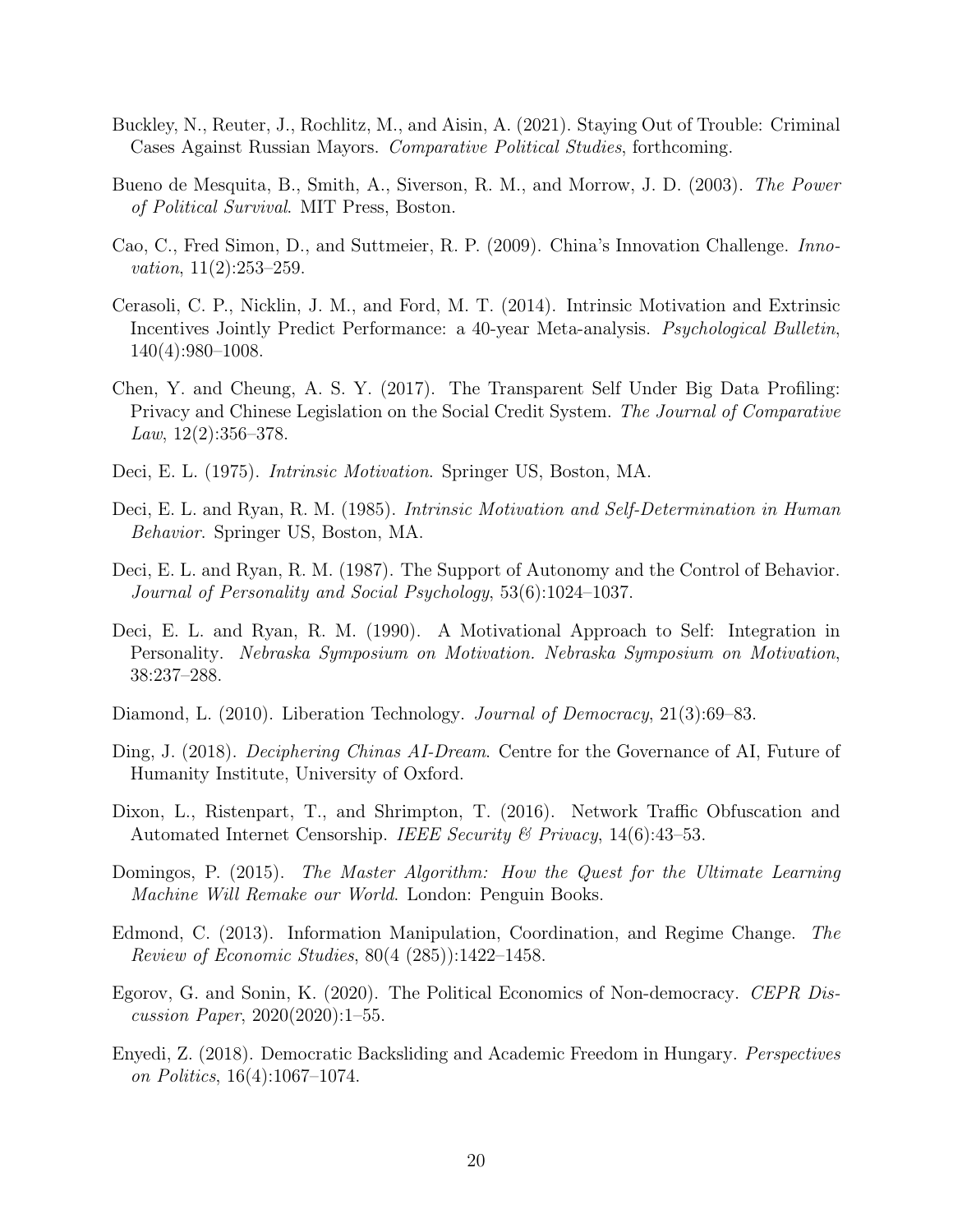- <span id="page-21-13"></span>Enzle, M. E. and Anderson, S. C. (1993). Surveillant Intentions and Intrinsic Motivation. Journal of Personality and Social Psychology, 64(2):257–266.
- <span id="page-21-1"></span>Feldstein, S. (2019). The Road to Digital Unfreedom: How Artificial Intelligence Is Reshaping Repression. Journal of Democracy, 30(1):40–52.
- <span id="page-21-12"></span>Foucault, M. (1995). Discipline and Punish: The Birth of The Prison. Vintage Books, New York, 2nd vintage books ed. edition.
- <span id="page-21-14"></span>Froming, W. J., Walker, G., and Lopyan, K. J. (1982). Public and Private Self-awareness: When Personal Attitudes Conflict With Societal Expectations. Journal of Experimental Social Psychology, 18(5):476–487.
- <span id="page-21-3"></span>Gallagher, M. and Hanson, J. K. (2015). Power Tool or Dull Blade? Selectorate Theory for Autocracies. Annual Review of Political Science, 18:367–385.
- <span id="page-21-7"></span>Gao, X., Qiu, M., and Liu, M. (2021). Network Traffic Obfuscation and Automated Internet Censorship. 2021 8th IEEE International Conference on Cyber Security and Cloud Computing (CSCloud)/2021 7th IEEE International Conference on Edge Computing and Scalable Cloud (EdgeCom), pages 149–154.
- <span id="page-21-9"></span>Graham, L. R. (1987). Science, Philosophy, and Human Behavior in the Soviet Union. New York: Columbia University Press.
- <span id="page-21-10"></span>Graham, L. R. (1993). Science in Russia and the Soviet Union: A Short History. New York: Cambridge University Press.
- <span id="page-21-2"></span>Gregory, P., Schröder, P., and Sonin, K. (2011). Rational Dictators and the Killing of Innocents: Data from Stalin's Archives. Journal of Comparative Economics, 39(1):34–42.
- <span id="page-21-6"></span>Griffiths, J. (2019). The Great Firewall of China: How to Build and Control an Alternative Version of the Internet. London: Zed Books.
- <span id="page-21-8"></span>Gunitsky, S. (2015). Corrupting the Cyber-Commons: Social Media as a Tool of Autocratic Stability. Perspectives on Politics, 13(1):42–54.
- <span id="page-21-4"></span>Guriev, S. and Treisman, D. (2019). Informational Autocrats. Journal of Economic Perspectives, 33(4):100–127.
- <span id="page-21-5"></span>Guriev, S. and Treisman, D. (2020). A Theory of Informational Autocracy. Journal of Public Economics, 186(104158).
- <span id="page-21-0"></span>Halevy, A., Norvig, P., and Pereira, F. (2009). The Unreasonable Effectiveness of Data. Intelligent Systems, IEEE, 24:8 – 12.
- <span id="page-21-15"></span>Hao, Z. and Guo, Z. (2016). Professors as Intellectuals in China: Political Identities and Roles in a Provincial University. The China Quarterly, 228:1039–1060.
- <span id="page-21-11"></span>Hennessey, B. A. (2003). The Social Psychology of Creativity. Scandinavian Journal of Educational Research, 47(3):253–271.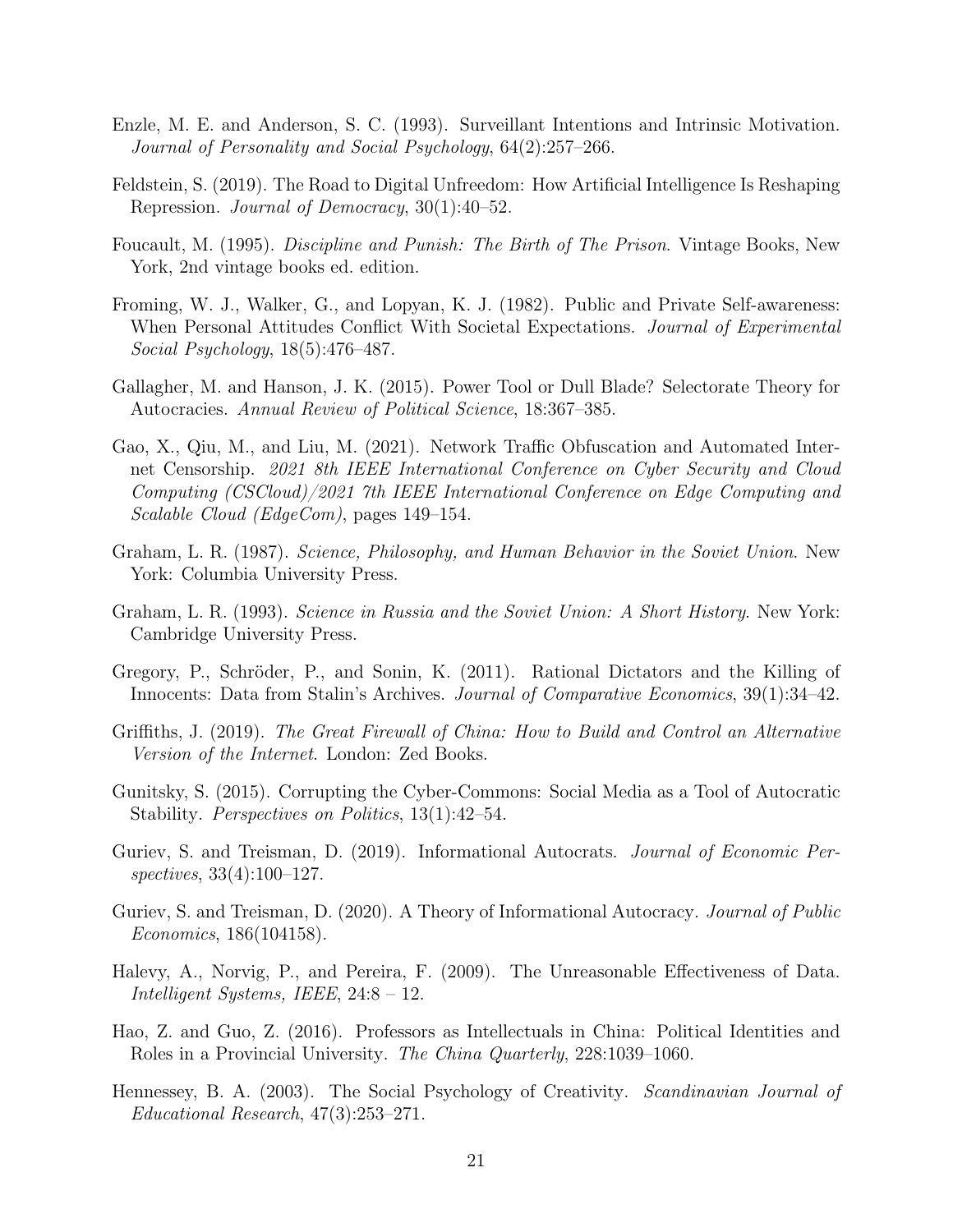- <span id="page-22-11"></span>Hennessey, B. A. and Amabile, T. M. (2010). Creativity. Annual Review of Psychology, 61(1):569–598.
- <span id="page-22-4"></span>Hey, T. (2009). The Fourth Paradigm: Data-intensive Scientific Discovery. Microsoft Research.
- <span id="page-22-1"></span>Hinton, G., Osindero, S., and Teh., Y. (2006). A Fast Learning Algorithm for Deep Belief Nets. Neural Computation, 18(7):1527–1554.
- <span id="page-22-0"></span>Hinton, G. E. and Salakhutdinov, R. R. (2006). Reducing the Dimensionality of Data with Neural Networks. Science (New York, N.Y.), 313(5786):504–507.
- <span id="page-22-7"></span>Hobbs, W. R. and Roberts, M. E. (2018). How Sudden Censorship Can Increase Access to Information. American Political Science Review, 112(3):621–636.
- <span id="page-22-12"></span>Howlett, Z. M. (2021). Meritocracy and Its Discontents: Anxiety and the National College Entrance Exam in China. Ithaca: Cornell University Press.
- <span id="page-22-2"></span>Huang, H. and Xu, C. (1999). Institutions, Innovations, and Growth. Economics of Transition and Institutional Change, 26(3):335–362.
- <span id="page-22-15"></span>Jia, K. and Kenney, M. (2016). Mobile Internet Platform Business Models in China: Vertical Hierarchies, Horizontal Conglomerates, or Business Groups? In BRIE Working Paper.
- <span id="page-22-14"></span>Jia, K., Kenney, M., Mattila, J., and Seppälä, T. (2018). The Application of Artificial Intelligence at Chinese Digital Platform Giants: Baidu, Alibaba and Tencent. ETLA Reports, 81.
- <span id="page-22-13"></span>Jia, R., Kudamatsu, M., and Seim, D. (2015). Political Selection in China: The Complementary Roles of Connections and Performance. Journal of the European Economic Association, 13(4):631–668.
- <span id="page-22-10"></span>Jiang, J. (2020). The Eyes and Ears of the Authoritarian Regime: Mass Reporting in China. Journal of Contemporary Asia.
- <span id="page-22-3"></span>Josephson, P. R. (2005). Totalitarian Science and Technology. Humanity Books.
- <span id="page-22-9"></span>Kalgin, A. (2016). Implementation of Performance Management in Regional Government in Russia: Evidence of Data Manipulation. Public Management Review, 18(1):110–138.
- <span id="page-22-5"></span>Karpa, D., Klarl, T., and Rochlitz, M. (2021). Authoritarian Stability, Innovation and Big Data: A Theoretical Approach. *Working Paper*.
- <span id="page-22-8"></span>Karpan, A. (2019). Troll Factories: Russia's Web Brigades. New York: Greenhaven Publishing.
- <span id="page-22-6"></span>King, G., Pan, J., and Roberts, M. E. (2013). How Censorship in China Allows Government Criticism but Silences Collective Expression. American Political Science Review, 107(2):326–343.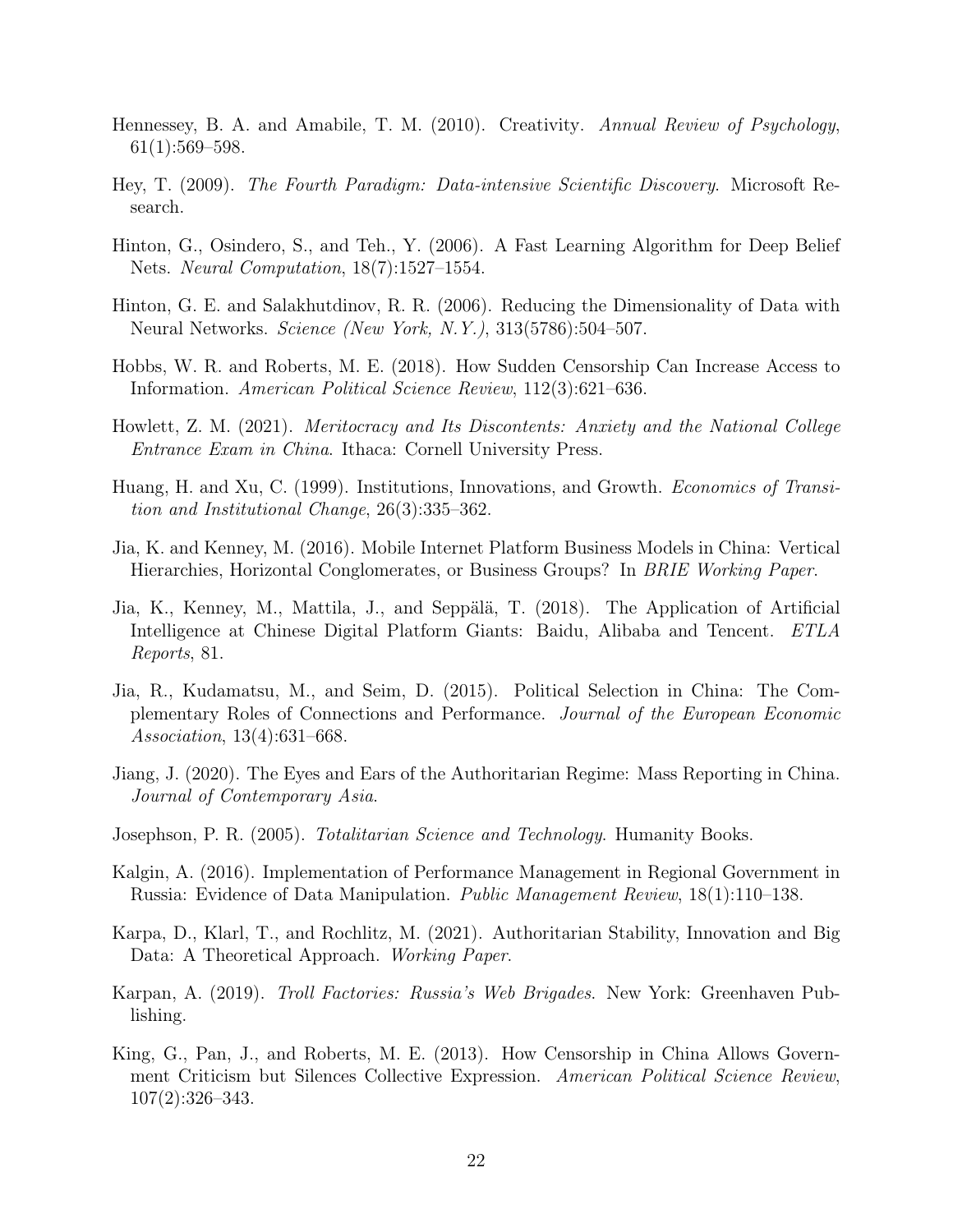- <span id="page-23-7"></span>King, G., Pan, J., and Roberts, M. E. (2014). Reverse-engineering Censorship in China: Randomized Experimentation and Participant Observation. Science, 345(6199):1251722.
- <span id="page-23-10"></span>King, G., Pan, J., and Roberts, M. E. (2017). How the Chinese Government Fabricates Social Media Posts for Strategic Distraction, not Engaged Argument. American Political Science Review, 111(3):484–501.
- <span id="page-23-11"></span>Knight, A. and Creemers, R. (2021). Going Viral: The Social Credit System and COVID-19. Working Paper, available at SSRN: https://ssrn.com/abstract=3770208.
- <span id="page-23-5"></span>Knutsen, C. H. (2015). Why Democracies Outgrow Autocracies in the Long Run: Civil Liberties, Information Flows and Technological Change. Kyklos, 68(3):357–384.
- <span id="page-23-12"></span>Koestner, R., Ryan, R. M., Bernieri, F., and Holt, K. (1984). Setting Limits on Children's Behavior: The Differential Effects of Controlling vs. Informational Styles on Intrinsic Motivation and Creativity. Journal of Personality, 52(3):233–248.
- <span id="page-23-8"></span>Kostka, G. (2019). China's Social Credit Systems and Public Opinion: Explaining High Levels of Approval. New Media & Society,  $21(7)$ :1565–1593.
- <span id="page-23-9"></span>Kostka, G. and Antoine, L. (2020). Fostering Model Citizenship: Behavioral Responses to China's Emerging Social Credit Systems. Policy & Internet, 12(3):256–289.
- <span id="page-23-0"></span>Krizhevsky, A. (2009). Learning Multiple Layers of Features from Tiny Images. University of Toronto.
- <span id="page-23-1"></span>Krizhevsky, A., Sutskever, I., and Hinton, G. (2012). Imagenet classification with deep convolutional neural networks. Advances in Neural Information Processing Systems, 25:1097– 1105.
- <span id="page-23-6"></span>Kshetri, N. (2014). China's Data Privacy Regulations: A Tricky Tradeoff between ICT's Productive Utilization and Cybercontrol. IEEE Security & Privacy,  $12(4)$ :38–45.
- <span id="page-23-4"></span>Kshetri, N. (2017). The Evolution of the Internet of Things Industry and Market in China: An Interplay of Institutions, Demands and Supply. Telecommunications Policy, 41(1):49– 67.
- <span id="page-23-14"></span>Kshetri, N. (2020). China's Emergence as the Global Fintech Capital and Implications for Southeast Asia. Asia Policy, 27(1):61–81.
- <span id="page-23-2"></span>LeCun, Y., Bengio, Y., and Hinton, G. (2015). Deep Learning. Nature, 521:436–444.
- <span id="page-23-3"></span>Lee, K.-F. (2018). AI superpowers: China, Silicon Valley, and the new world order. Houghton Mifflin Harcourt, Boston.
- <span id="page-23-13"></span>Lepper, M. R. and Greene, D. (1975). Turning Play Into Work: Effects of Adult Surveillance and Extrinsic Rewards on Children's Intrinsic Motivation. Journal of Personality and Social Psychology, 31(3):479–486.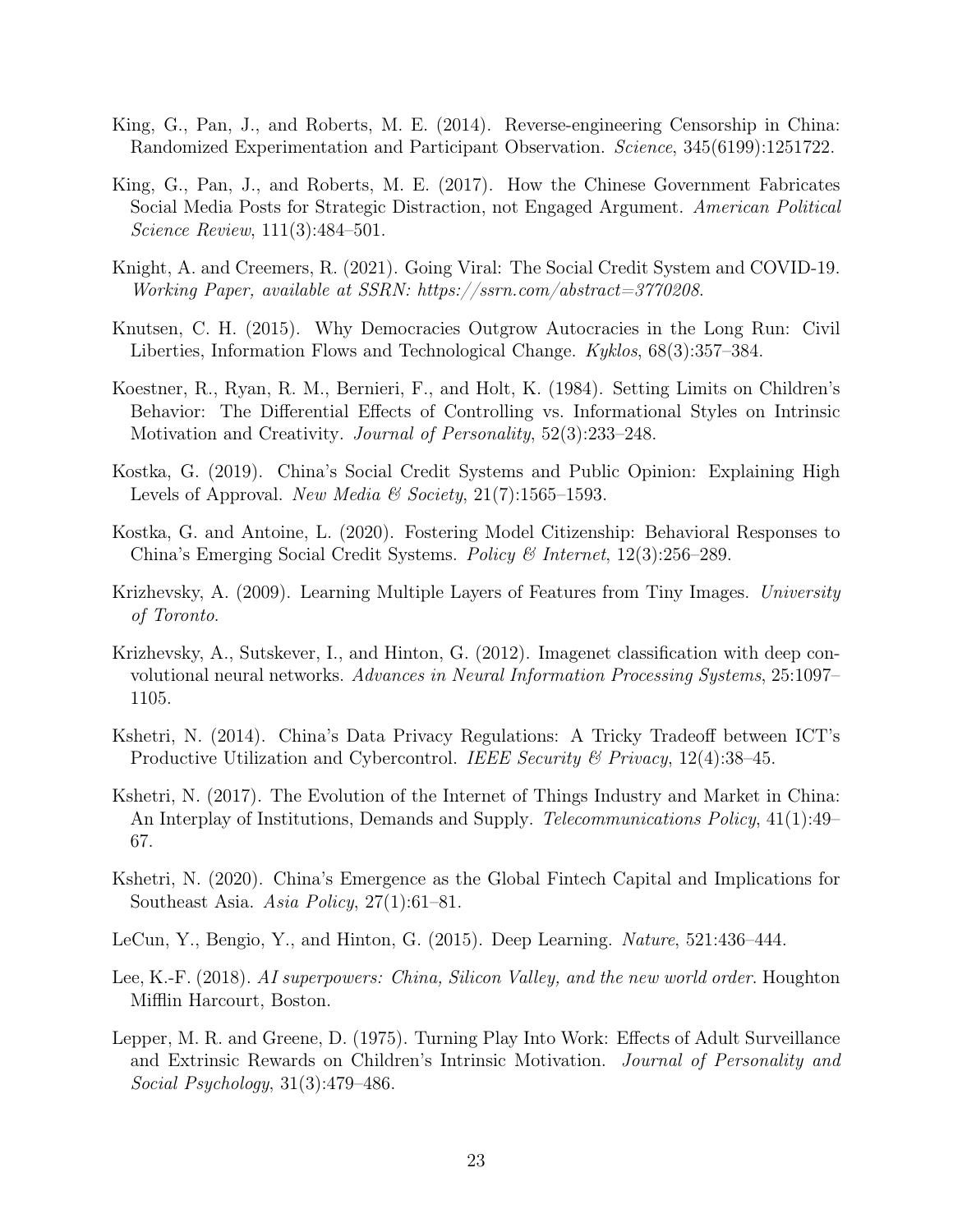- <span id="page-24-13"></span>Li, H., Li, F., and Chen, T. (2018). A Motivational–Cognitive Model of Creativity and the Role of Autonomy. Journal of Business Research, 92:179–188.
- <span id="page-24-15"></span>Li, H. and Zhou, L.-A. (2005). Political Turnover and Economic Performance: The Incentive Role of Personnel Control in China. Journal of Public Economics, 89(9-10):1743–1762.
- <span id="page-24-10"></span>Liang, F., Das, V., Kostyuk, N., and Hussain, M. M. (2018). Constructing a Data-Driven Society: China's Social Credit System as a State Surveillance Infrastructure. Policy  $\mathcal{B}$ Internet, 10(4):415–453.
- <span id="page-24-7"></span>Libman, A. and Rochlitz, M. (2019). Federalism in China and Russia: Story of Success and Story of Failure? Cheltenham: Edward Elgar.
- <span id="page-24-8"></span>Linvill, D. L. and Warren, P. L. (2020). Troll Factories: Manufacturing Specialized Disinformation on Twitter. Political Communication, 37(4):447–467.
- <span id="page-24-11"></span>Litchfield, R. C., Ford, C. M., and Gentry, R. J. (2015). Linking Individual Creativity to Organizational Innovation. The Journal of Creative Behavior, 49(4):279–294.
- <span id="page-24-14"></span>Liu, X. (2017). The Governance in The Development of Public Universities in China. Journal of Higher Education Policy and Management, 39(3):266–281.
- <span id="page-24-5"></span>Medawar, J. and Pyke, D. (2012). Hitler's Gift: The True Story of the Scientists Expelled by the Nazi Regime. New York: Arcade Publishing.
- <span id="page-24-3"></span>Minzner, C. (2018). End of an Era: How China's Authoritarian Revival is Undermining its Rise. New York: Oxford University Press.
- <span id="page-24-12"></span>Mokyr, J. (1992). Lever of Riches: Technological Creativity and Economic Progress. Oxford University Press, new ed. edition.
- <span id="page-24-2"></span>Montagnes, P. and Wolton, S. (2019). Mass Purges: Top-Down Accountability in Autocracy. American Political Science Review, 113(4):1045–1059.
- <span id="page-24-1"></span>Moore, W. H. (1998). Repression and Dissent: Substitution, Context, and Timing. American Journal of Political Science, 42(3):851–873.
- <span id="page-24-0"></span>Moskowitz, M. L. (2013). Go Nation - Chinese Masculinities and the Game of Weiqi in China. University of California Press, Berkeley.
- <span id="page-24-9"></span>Murray, F., Aghion, P., Dewatripont, M., Kolev, J., and Stern, S. (2016). Of Mice and Academics: Examining the Effect of Openness on Innovation. American Economic Journal: Economic Policy, 8(1):212–252.
- <span id="page-24-4"></span>Pan, J. (2020). Welfare for Autocrats: How Social Assistance in China Cares for Its Rulers. Oxford University Press, Incorporated.
- <span id="page-24-6"></span>Pan, J. and Chen, K. (2018). Concealing Corruption: How Chinese Officials Distort Upward Reporting of Online Grievances. American Political Science Review, 112(3):602–620.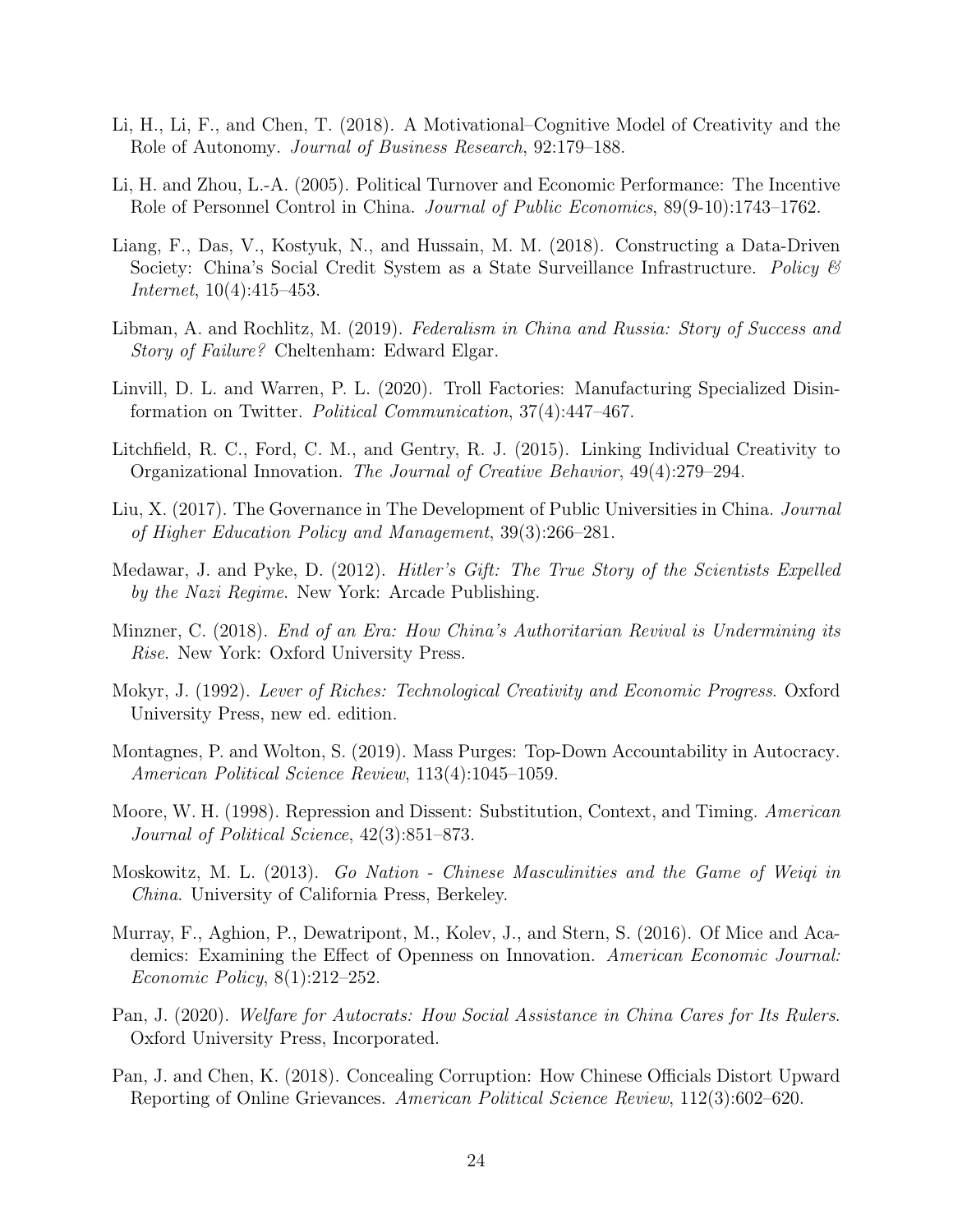- <span id="page-25-3"></span>Pan, J. and Siegel, A. A. (2020). How Saudi Crackdowns Fail to Silence Online Dissent. American Political Science Review, 114(1):109–125.
- <span id="page-25-5"></span>Perry, E. J. (2020). Educated Acquiescence: How Academia Sustains Authoritarianism in China. Theory and Society,  $49(1):1-22$ .
- <span id="page-25-12"></span>Peterson, D. (2020). Designing Alternatives to China's Repressive Surveillance State. Center for Security and Emerging Technology.
- <span id="page-25-7"></span>Pittman, T. S., Davey, M. E., Alafat, K. A., Wetherill, K. V., and Kramer, N. A. (1980). Informational versus Controlling Verbal Rewards. Personality and Social Psychology Bul*letin*,  $6(2):228-233$ .
- <span id="page-25-8"></span>Plant, R. W. and Ryan, R. M. (1985). Intrinsic Motivation and the Effects of Selfconsciousness, Self-awareness, and Ego-involvement: An Investigation of Internally Controlling Styles. Journal of Personality, 53(3):435–449.
- <span id="page-25-4"></span>Qiang, X. (2019). The Road to Digital Unfreedom: President Xi's Surveillance State. Journal of Democracy, 30(1):53–67.
- <span id="page-25-13"></span>Qiu, J., Wu, Q., Ding, G., Xu, Y., and Feng, S. (2016). A survey of machine learning for big data processing. EURASIP Journal on Advances in Signal Processing, 67.
- <span id="page-25-9"></span>Ramadan, Z. (2018). The Gamification of Trust: the Case of China's "Social Credit". Marketing Intelligence  $\mathcal B$  Planning, 36(1):93-107.
- <span id="page-25-6"></span>Reiss, S. and Sushinsky, L. W. (1975). Overjustification, Competing Responses, And The Acquisition of Intrinsic Interest. Journal of Personality and Social Psychology, 31(6):1116– 1125.
- <span id="page-25-11"></span>Righi, R., Samoili, S., López Cobo, M., Vázquez-Prada Baillet, M., Cardona, M., and De Prato, G. (2020). The AI Techno-economic Complex System: Worldwide landscape, Thematic Subdomains and Technological Collaborations. Telecommunications Policy, 44(6):101943.
- <span id="page-25-2"></span>Ringen, S. (2016). The Perfect Dictatorship: China in the 21st Century. Hong Kong: Hong Kong University Press.
- <span id="page-25-1"></span>Roberts, M. E. (2018). Censored: Distraction and Diversion Inside China's Great Firewall. Princeton: Princeton University Press.
- <span id="page-25-0"></span>Roberts, M. E. (2020). Resilience to Online Censorship. Annual Review of Political Science, 23(1):401–419.
- <span id="page-25-10"></span>Rochlitz, M., Kulpina, V., Remington, T., and Yakovlev, A. (2015). Performance Incentives and Economic Growth: Regional Officials in Russia and China. Eurasian Geography and Economics, 56(4):421–445.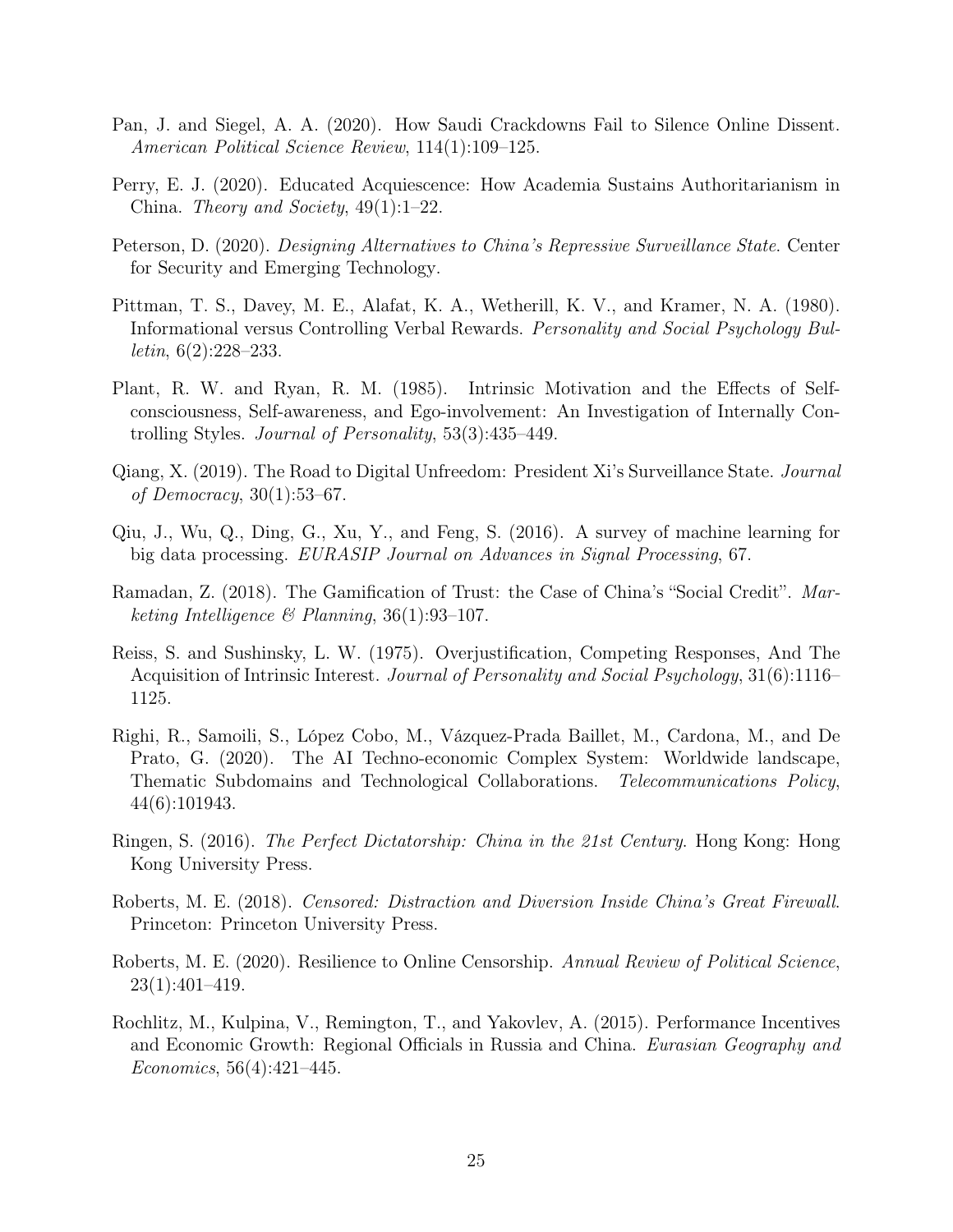- <span id="page-26-4"></span>Rosenberg, D. and Tarasenko, G. (2020). Innovation for Despots? How Dictators and Democratic Leaders Differ in Stifling Innovation and Misusing Natural Resources Across 114 Countries. Energy Research & Social Science, 68(101543).
- <span id="page-26-6"></span>Ruan, L., Knockel, J., and Crete-Nishihate, M. (2017). We (can't) Chat: "709 Crackdown" Discussions Blocked on Weibo and WeChat - The Citizen Lab.
- <span id="page-26-10"></span>Ryan, R. M. and Deci, E. L. (2000). Self-determination Theory and The Facilitation of Intrinsic Motivation, Social Development, and Well-being. American Psychologist, 55(1):68–78.
- <span id="page-26-9"></span>Ryan, R. M. and Deci, E. L. (2019). Brick by Brick: The Origins, Development, and Future of Self-Determination Theory. In Advances in Motivation Science, volume 6, pages 111–156. Elsevier.
- <span id="page-26-2"></span>Savage, N. (2020). The Race to The Top Among The World's Leaders in Artificial Intelligence. Nature, 588(7837):S102–S104.
- <span id="page-26-12"></span>Schedlinsky, I., Schmidt, M., and Wöhrmann, A. (2020). Interaction of Information and Control Systems: How The Perception of Behavior Control Affects The Motivational Effect of Relative Performance Information. Accounting, Organizations and Society, 86:101171.
- <span id="page-26-7"></span>Schulte, B. (2019). Innovation and Control: Universities, the Knowledge Economy and the Authoritarian State in China. Nordic Journal of Studies in Educational Policy, 5(1):30–42.
- <span id="page-26-11"></span>Shao, C. (2020). The Surveillance Experience of Chinese University Students and the Value of Privacy in the Surveillance Society. PhD Dissertation, University of North Carolina at Chapel Hill.
- <span id="page-26-3"></span>Silve, F. and Plekhanov, A. (2018). Institutions, Innovation and Growth: Evidence from Industry Data. Economics of Transition and Institutional Change, 26(3):335–362.
- <span id="page-26-0"></span>Silver, D., Huang, A., Maddison, C. J., Guez, A., Sifre, L., Van Den Driessche, G., Schrittwieser, J., Antonoglou, I., Panneershelvam, V., Lanctot, M., Dieleman, S., Grewe, D., Nham, J., Kalchbrenner, N., Sutskever, I., Lillicrap, T., Leach, M., Kavukcuoglu, K., Graepel, T., and Hassabis, D. (2016). Mastering the Game of Go with Deep Neural Networks and Tree Search. Nature, 529:484–489.
- <span id="page-26-1"></span>Silver, D., Schrittwieser, J., Simonyan, K., Antonoglou, I., Huang, A., Guez, A., Hubert, T., Baker, L., Lai, M., Bolton, A., Chen, Y., Lillicrap, T., Hui, F., Sifre, L., van den Driessche, G., and Graepel, Thore Hassabis, D. (2017). Mastering the Game of Go without Human Knowledge. Nature, 550:354–359.
- <span id="page-26-5"></span>Soldatov, A. and Rochlitz, M. (2018). The Siloviki in Russian Politics. In Treisman, D., editor, The New Autocracy: Information, Politics, and Policy in Putin's Russia, pages 83–108. Brookings Institution Press, Washington, DC.
- <span id="page-26-8"></span>Spitz, M. (2017). Daten - das Öl des 21. Jahrhunderts? Nachhaltigkeit im digitalen Zeitalter. Hamburg: Hoffman und Campe.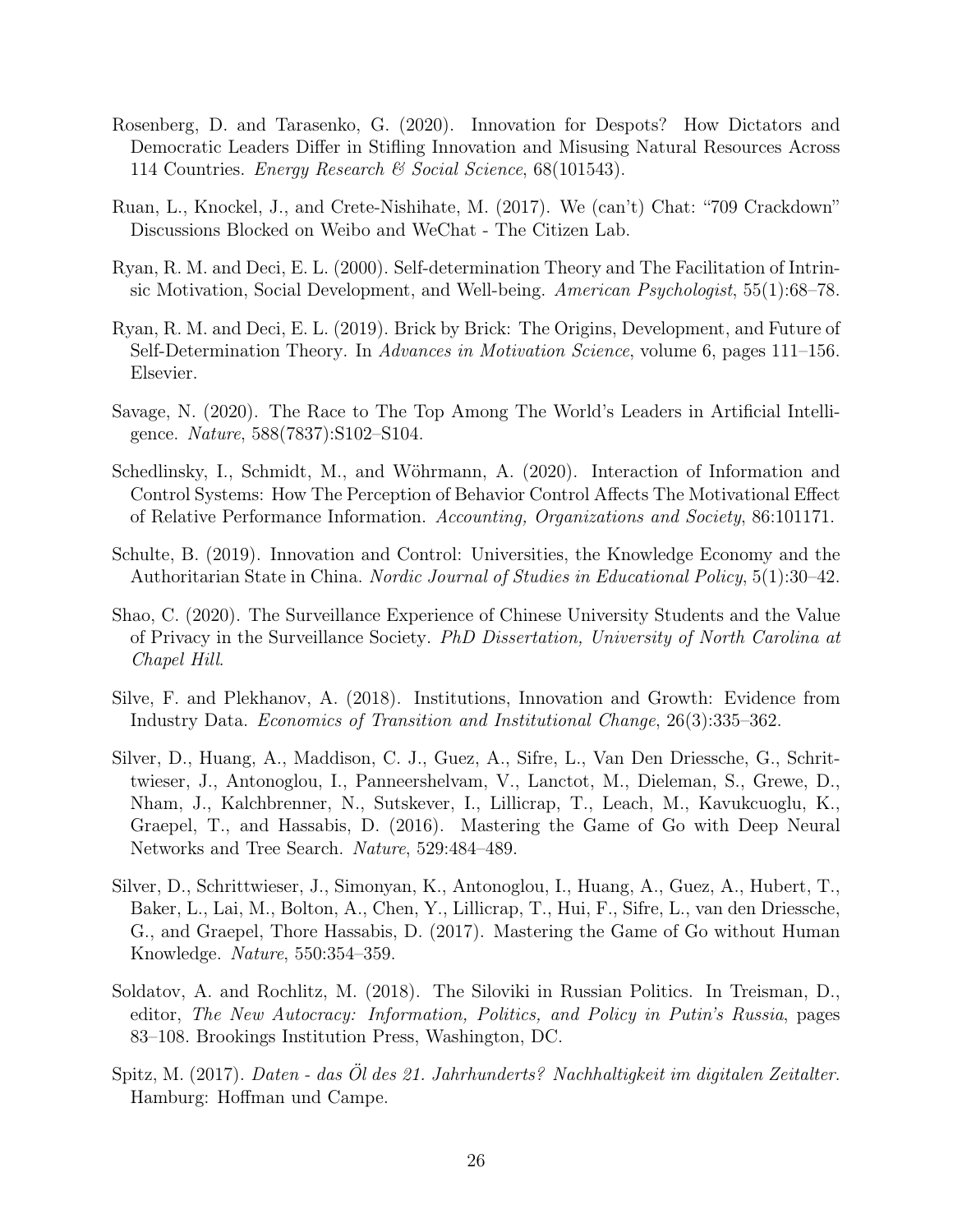- <span id="page-27-15"></span>Stern, R. E., Liebman, B. L., Roberts, M. E., and Wang, A. Z. (2021). Automating Fairness? Artificial Intelligence in the Chinese Courts. Columbia Journal of Transnational Law, 59(515):515–553.
- <span id="page-27-0"></span>Stokes, R. G. (2000). Constructing Socialism: Technology and Change in East Germany, 1945-1990. Baltimore: John Hopkins University Press.
- <span id="page-27-4"></span>Strittmatter, K. (2020). We Have Been Harmonized: Life in China's Surveillance State. New York: Custom House.
- <span id="page-27-13"></span>Su, Z., Xu, X., and Cao, X. (2021). What Explains Popular Support for Government Surveillance in China? Working Paper.
- <span id="page-27-3"></span>Sun, C., Shrivastava, A., Singh, S., and Gupta, A. (2017). Revisiting Unreasonable Effectiveness of Data in Deep Learning Era. CoRR, abs/1707.02968.
- <span id="page-27-5"></span>Svolik, M. (2009). Power Sharing and Leadership Dynamics in Authoritarian Regimes. American Journal of Political Science, 53(2):477–494.
- <span id="page-27-9"></span>Tai, Y. and Fu, K.-w. (2020). Specificity, Conflict, and Focal Point: A Systematic Investigation into Social Media Censorship in China. Journal of Communication, 70(6):842–867.
- <span id="page-27-2"></span>Tang, R. and Tang, S. (2018). Democracy's Unique Advantage in Promoting Economic Growth: Quantitative Evidence for a New Institutional Theory. Kyklos, 71(4):642–666.
- <span id="page-27-1"></span>Tebaldi, E. and Elmslie, B. (2008). Institutions, Innovation and Economic Growth. MPRA Working Paper, No. 9683.
- <span id="page-27-8"></span>Tiffert, G. D. (2019). Peering down the Memory Hole: Censorship, Digitization, and the Fragility of Our Knowledge Base. The American Historical Review, 124(2):550–568.
- <span id="page-27-12"></span>Tufekci, Z. (2014). Engineering The Public: Big Data, Surveillance and Computational Politics. First Monday.
- <span id="page-27-6"></span>Waldinger, F. (2010). Quality Matters: The Expulsion of Professors and the Consequences for PhD Student Outcomes in Nazi Germany. Review of Economic Studies, 79(2):2455–2503.
- <span id="page-27-7"></span>Waldinger, F. (2012). Peer Effects in Science: Evidence from the Dismissal of Scientists in Nazi Germany. Journal of Political Economy, 129(99):838–861.
- <span id="page-27-10"></span>Wallace, J. L. (2016). Juking the Stats? Authoritarian Information Problems in China. British Journal of Political Science, 46(1):11–29.
- <span id="page-27-14"></span>Werbach, K. (2022). Panopticon Reborn: Social Credit as Regulation for the Algorithmic Age. University of Illinois Law Review, page forthcoming.
- <span id="page-27-11"></span>Wong, M. Y. and Kwong, Y.-h. (2019). Academic Censorship in China: The Case of The China Quarterly. PS: Political Science & Politics, 52(2):287–292.